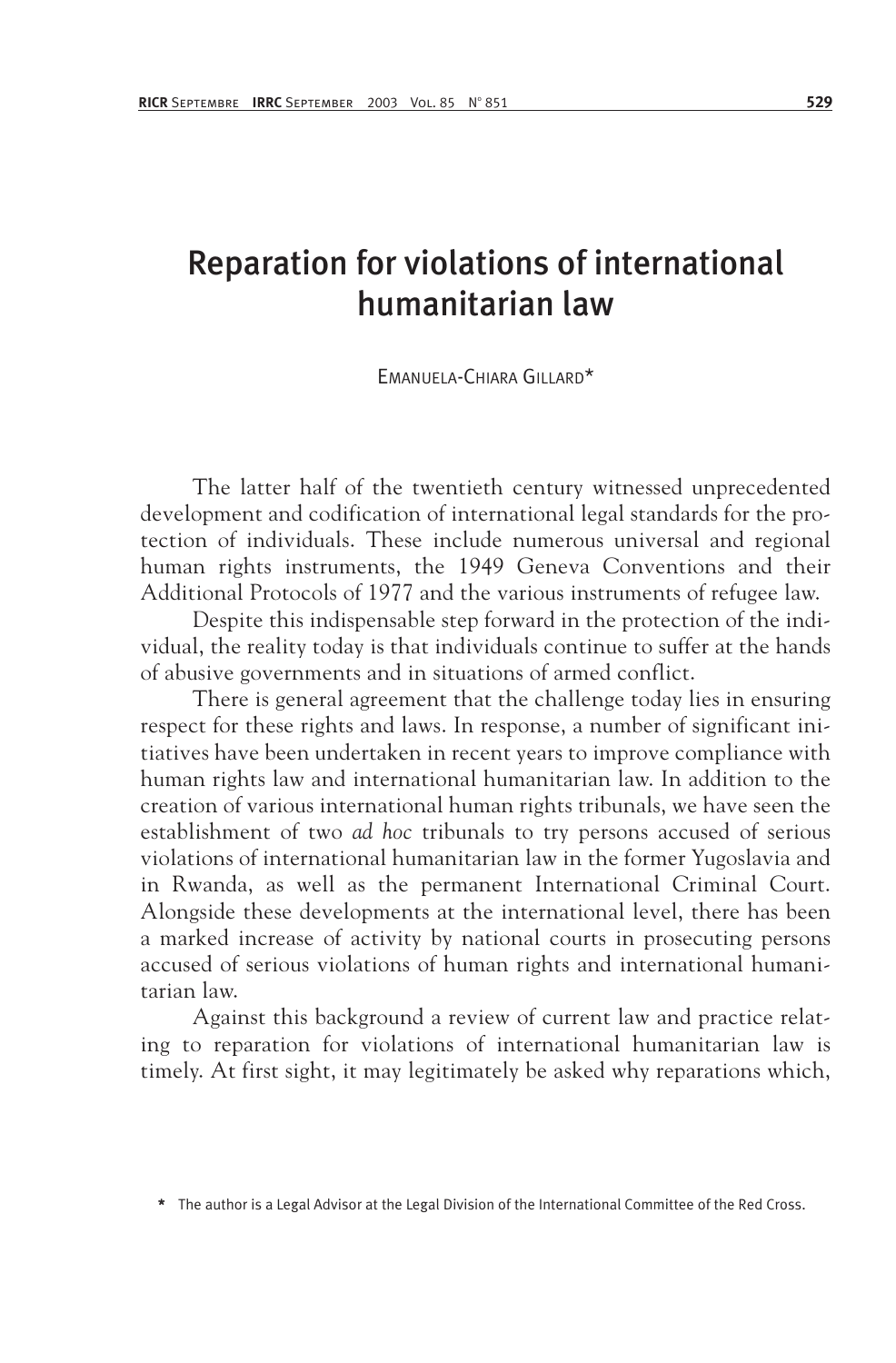by definition, become relevant only once a violation of the law has occurred, can enhance compliance with a body of law.

While in each individual case reparation can only address the consequences of a violation, at a more general level a body of law is strengthened if a breach thereof gives rise to an entitlement to reparation. Reparation is an important part of enforcement and can play a significant role in deterring future violations.

Of course, the making of reparation is also extremely important *per se* for very practical reasons, particularly for individuals who have been victims of violations of international humanitarian law. Even once the immediate consequences of the violation have been dealt with, such persons remain extremely vulnerable. They may need long-term medical care, may no longer be able to earn an income and are likely to have lost home and belongings. It would be callous and naive to think that an award of compensation, for example, would restore victims to the situation they were in prior to the violation — re-establish the *status quo ante* as required by international law. Nevertheless, the receipt of timely and adequate compensation is an important element in enabling victims to try to rebuild their lives.

Between States the principle that every violation of international obligations gives rise to a duty to make reparation is well established in law and functions reasonably well in practice. However, with regard to individual victims of violations of human rights law and international humanitarian law the position remains more uncertain.

The present article briefly sets out the rules of public international law on reparation and outlines their application to international humanitarian law. It then reviews current law and practice relating to compensation, focusing more specifically on the position of individual victims. Though relevant, the practice of human rights tribunals is not addressed, as many violations of human rights take place in situations of noninternational armed conflict and may therefore also constitute violations of international humanitarian law. Similarly, the question of claims valuation is also beyond the scope of this review. The final section of the article raises a number of broader policy questions on the subject.

#### **General principles**

It is a general principle of public international law that any wrongful act — i.e. any violation of an obligation under international law — gives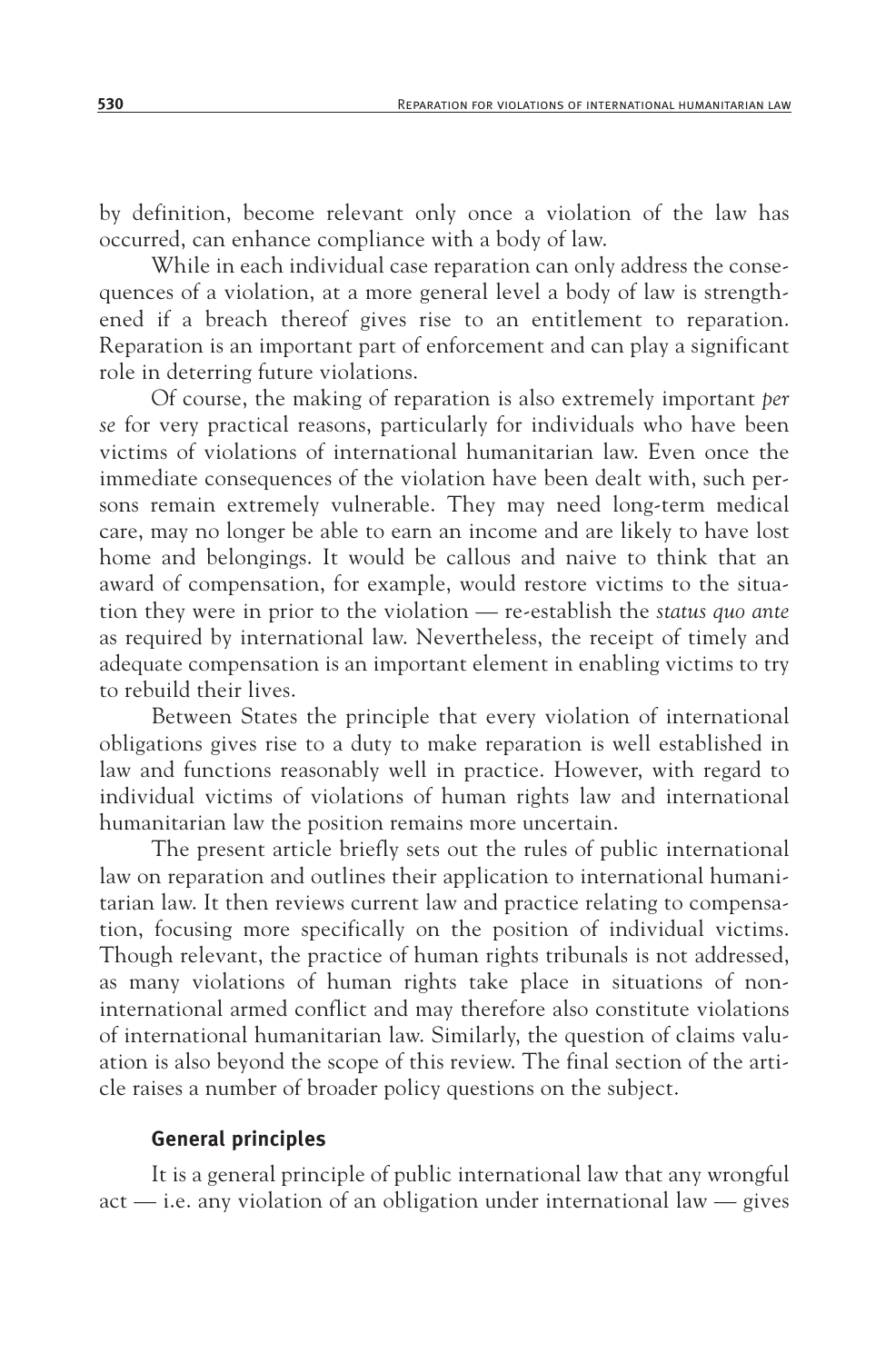rise to an obligation to make reparation.<sup>1</sup> The aim of reparation is to eliminate, as far as possible, the consequences of the illegal act and to restore the situation that would have existed if the act had not been committed.

Reparation can take various forms, including restitution, compensation or satisfaction. These remedies can be applied either singly or in combination in response to a particular violation.<sup>2</sup>

The aim of restitution is to restore the situation that existed before the wrongful act was committed. Examples include the release of wrongly detained persons, the return of wrongly seized property and the revocation of an unlawful judicial measure.<sup>3</sup> There may obviously be circumstances in which restitution is materially impossible, for example, if the property in question has been destroyed. Restitution may also not be an appropriate remedy if the benefit to be gained from it by the victim is wholly disproportionate to its cost to the violator.

Compensation is a monetary payment for financially assessable damage arising from the violation. It covers material and moral injury.4

Satisfaction covers non-material injury that amounts to an affront to the injured State or person. Examples include an acknowledgement of the breach, an expression of regret or an official apology or assurances of nonrepetition of the violation. Satisfaction can also include the undertaking of

1 Permanent Court of International Justice, *Factory at Chorzow (Claim for Indemnity) case, (Germany* v*. Poland), (Merits)*, PCIJ (ser. A) No. 17, 1928, p. 29. See also Article 1 of the Articles on the Responsibility of States for Internationally Wrongful Acts adopted by the International Law Commission in 2001: "Every internationally wrongful act of a State entails the international responsibility of that State." UN Doc. A/CN.4/L.602/Rev.1, 26 July 2001 (hereinafter "ILC Articles on State Responsibility").

2 See Articles 31 to 34 ILC Articles on State Responsibility, *op. cit*. (note 1). See also the 2000 draft of the Basic Principles and Guidelines on the Right to a Remedy and Reparation for Victims of Violations of International Human Rights and Humanitarian Law, UN Doc. E/CN.4/2000/62, 18 January 2001, (hereinafter "draft Basic Principles and Guidelines"). These draft principles, elaborated by two independent experts pursuant to a request by the Commission on Human Rights, have not yet been finalized or adopted.

3 See Article 35, ILC Articles on State Responsibility, *op. cit.* (note 1). Principle 22 of the draft Basic Principles and Guidelines (*op. cit.*, note 2) gives the following examples of restitution: restoration of liberty, legal rights, social status, family life and citizenship; return to one's place of residence; and restoration of employment and return of property.

4 See Article 36, ILC Articles on State Responsibility, *op. cit.*(note 1). Principle 23 of the draft Basic Principles and Guidelines (*op. cit.*, note 2) states that compensation should be provided for any economically assessable damage and gives the following examples of such damage: physical or mental harm, including pain, suffering and emotional distress; lost opportunities, including education; material damages and loss of earnings, including loss of earning potential; harm to reputation or dignity; and costs required for legal or expert assistance, medicines and medical services, and psychological and social services.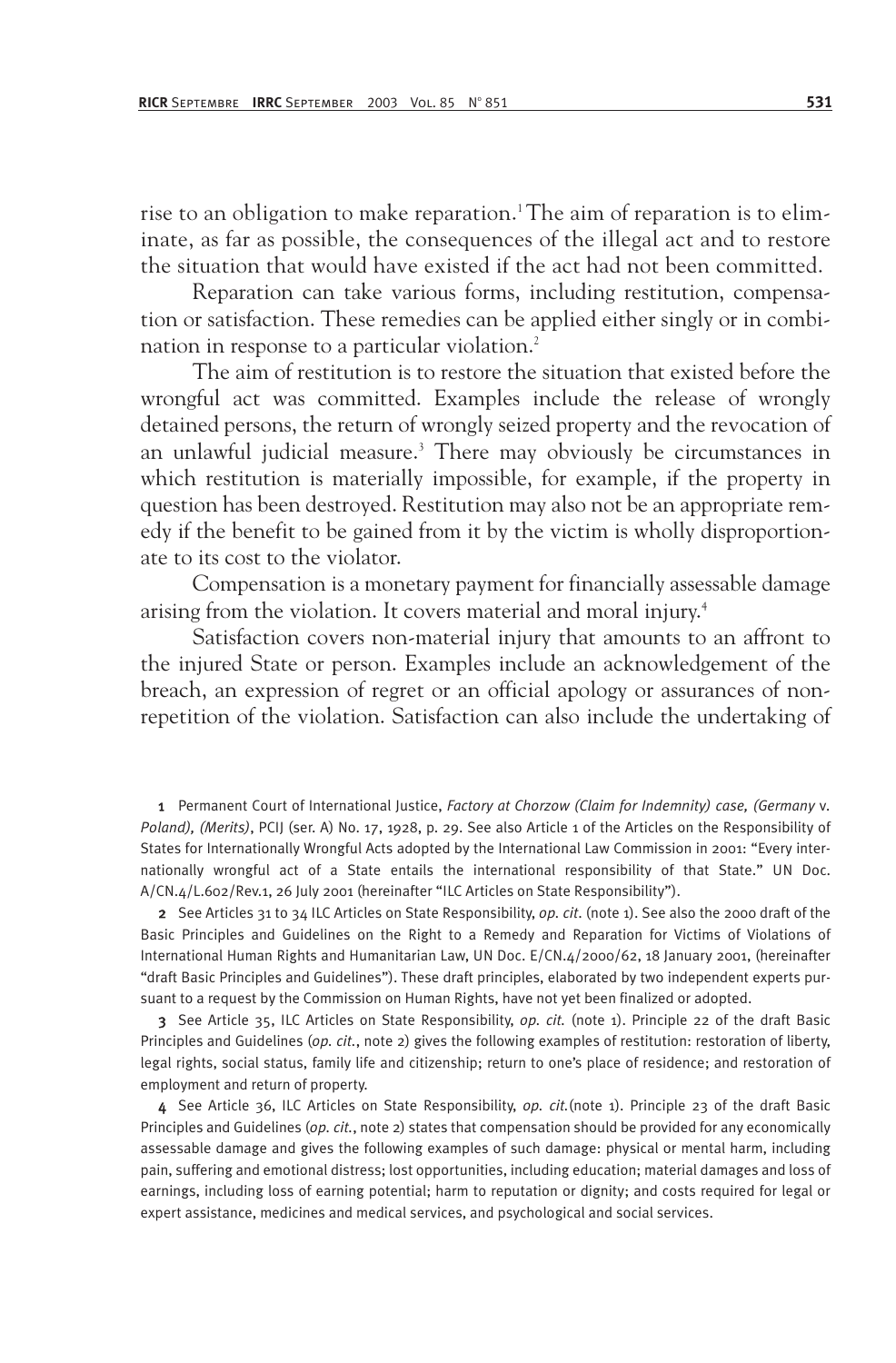disciplinary or penal action against the persons whose acts caused the wrongful act.<sup>5</sup>

#### **Reparation for violations of international humanitarian law**

These same general principles apply to violations of international humanitarian law.6 This was expressly laid down as long ago as 1907 in the Hague Convention (IV) respecting the Laws and Customs of War on Land, Article 3 of which stipulates that:

"[a] belligerent Party which violates the provisions of the (...) Regulations [respecting the Laws and Customs of War on Land] shall, if the case demands, be liable to pay compensation…"

A similar requirement to pay compensation for violations of international humanitarian law is expressly reiterated in Article 91 of Additional Protocol I.7

Despite this explicit language, it should be noted that the obligation to make reparation arises *automatically* as a consequence of the unlawful act, without the need for the obligation to be spelled out in conventions.

5 See Article 37, ILC Articles on State Responsibility, *op. cit.* (note 1). Principle 25 of the draft Basic Principles and Guidelines (*op. cit.*, note 2) sets out an extensive list of possible forms of satisfaction and guarantees of non-repetition. These include the cessation of continuing violations; the verification of the facts and full and public disclosure of the truth to the extent that such disclosure does not cause further unnecessary harm or threaten the safety of the victim, witnesses, or others; the search for the bodies of those killed or disappeared and assistance in the identification and reburial of the bodies in accordance with the cultural practices of the families and communities; an official declaration or a judicial decision restoring the dignity, reputation and legal and social rights of the victim and of persons closely connected with the victim; an apology, including public acknowledgement of the facts and acceptance of responsibility; judicial or administrative sanctions against persons responsible for the violations; commemorations and tributes to the victims; the inclusion of an accurate account of the violations that occurred in international human rights and humanitarian law training and in educational material at all levels; as well as measures for the prevention of the recurrence of violations.

The draft Basic Principles and Guidelines (*op. cit*. note 2) include an additional form of reparation: rehabilitation. Principle 24 provides that rehabilitation should include medical and psychological care as well as legal and social services.

6 For an excellent and exhaustive study of law and practice on violations of international humanitarian law, and indeed on "war reparation" more generally, see P. d'Argent, *Les réparations de guerre en droit international public: la responsabilité internationale des Etats à l'épreuve de la guerre*, Bruylant, Brussels, 2002 and references therein.

7 Other instruments also expressly refer to an obligation to make reparation. For example, Article 19 of the 1992 UN Declaration on the Protection of All Persons from Enforced Disappearances provides that the victims of acts of enforced disappearance and their family have the right to adequate compensation, including the means for as complete a rehabilitation as possible. It further stipulates that "in the event of the death of the victim as a result of an act of enforced disappearance, their dependants shall also be entitled to compensation", UN Doc. A/47/49, 18 December 1992.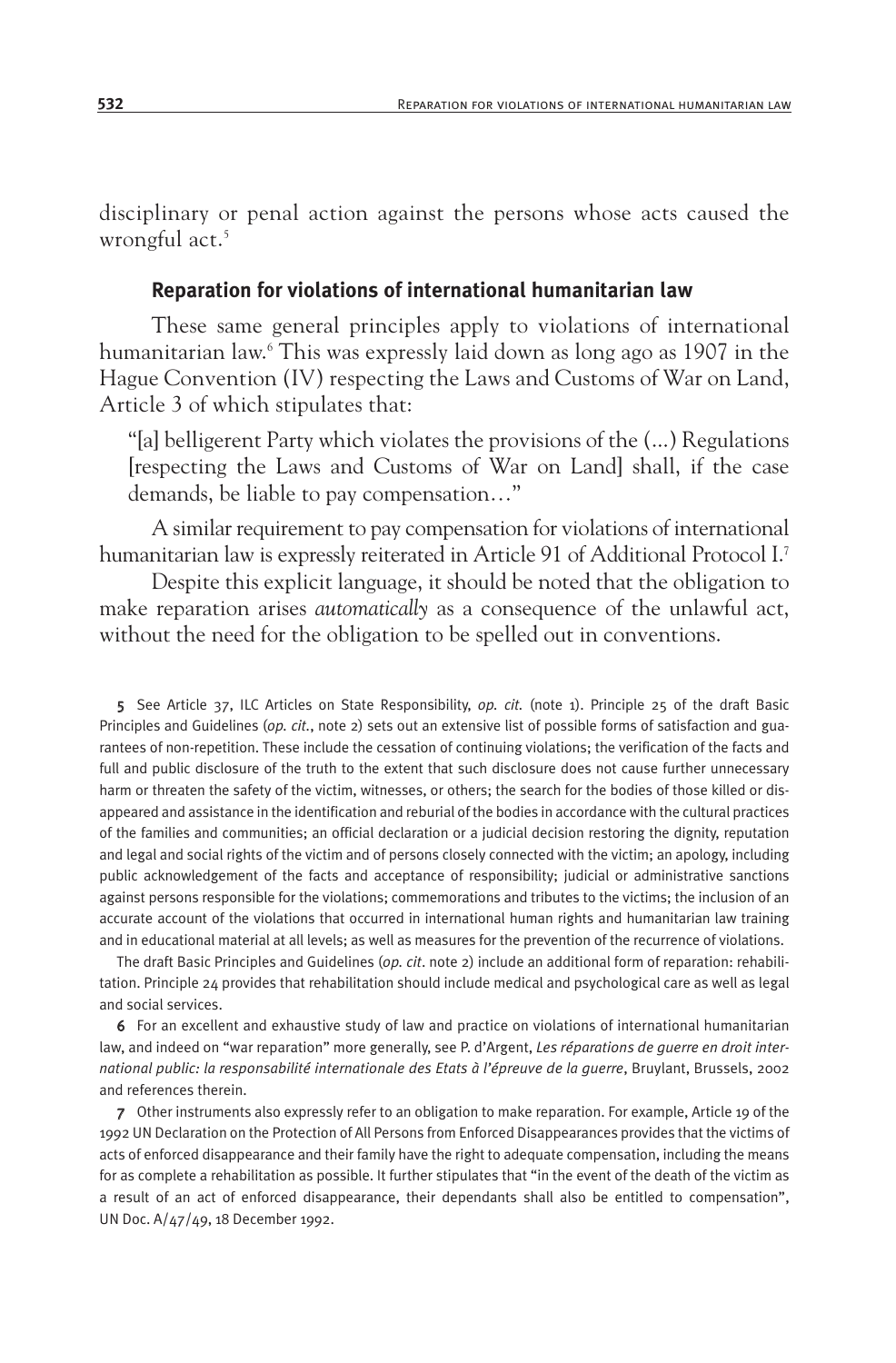Although the Hague Convention and Additional Protocol I speak only of compensation, reparation for violations of international humanitarian law can take various forms. The most relevant are restitution, such as the return of unlawfully taken property, as envisaged by the Protocol to the 1954 Convention for the Protection of Cultural Property in the Event of Armed Conflict<sup>8</sup> and, more commonly, compensation, including instances when restitution is impossible or inappropriate.

Acceptance of a duty to make reparation is also often found in treaties concluded between belligerents at the end of hostilities.<sup>9</sup> However, this obligation is frequently not expressly related to violations of international humanitarian law but rather to violations of the prohibition of the use of force, or treaties merely speak even more vaguely of "claims arising out of the

8 See, for example Article 3 of the Protocol to the 1954 Convention for the Protection of Cultural Property in the Event of Armed Conflict, which provides that:

"each Contracting Party undertakes to return, at the close of hostilities, to the competent authorities of the territory previously occupied, cultural property which is in its territory, if such property has been exported in contravention of the [prohibition on exporting cultural property from occupied territory during an armed conflict]."

Similarly, the peace treaty concluded in 1955 between Austria and France, the Soviet Union, the UK and the US contains extensive provisions on restitution of property, (Union of Soviet Socialist Republics, United Kingdom of Great Britain and Northern Ireland, United States of America, France and Austria: State Treaty for the Re-establishment of an Independent and Democratic Austria (with Annexes and Maps), 15 May 1955, *United Nations Treaty Series,* Vol. 217, No. 2949).

9 By way of example, see the 1952 Convention on the Settlement of Matters Arising out of the War and the Occupation between the United Kingdom of Great Britain and Northern Ireland, France, the United States of America and Germany in which, *inter alia*, Germany acknowledged:

"the obligation to assure … adequate compensation to persons persecuted for their political convictions, race, faith or ideology, who thereby have suffered damage to life, limb, health, liberty, property, their possessions or economic prospects (excluding identifiable property subject to restitution). Furthermore, persons persecuted by reason of nationality, in disregard of human rights, who are now political refugees and no longer enjoy the protection of their former home country shall receive adequate compensation where permanent injury has been inflicted on their health."

(Article 1(1), Chapter Four) (*United Nations Treaty Series,* Vol. 219, No. 4762)

See also the 1955 State Treaty for the Re-establishment of an Independent and Democratic Austria (with Annexes and Maps), between France, the Union of Soviet Socialist Republics, the United Kingdom of Great Britain and Northern Ireland, the United States of America and Austria, and acceded to by Australia, Brazil, Canada, Czechoslovakia, Mexico, New Zealand, Poland and Yugoslavia, Article 26(1) of which provides that:

"1. In so far as such action has not already been taken, Austria undertakes that, in all cases where property, legal rights or interests in Austria have since 13 March 1938, been subject of forced transfer or measures of sequestration, confiscation or control on account of the racial origin or religion of the owner, the said property shall be returned and the said legal rights and interests shall be restored together with their accessories. Where return or restoration is impossible, compensation shall be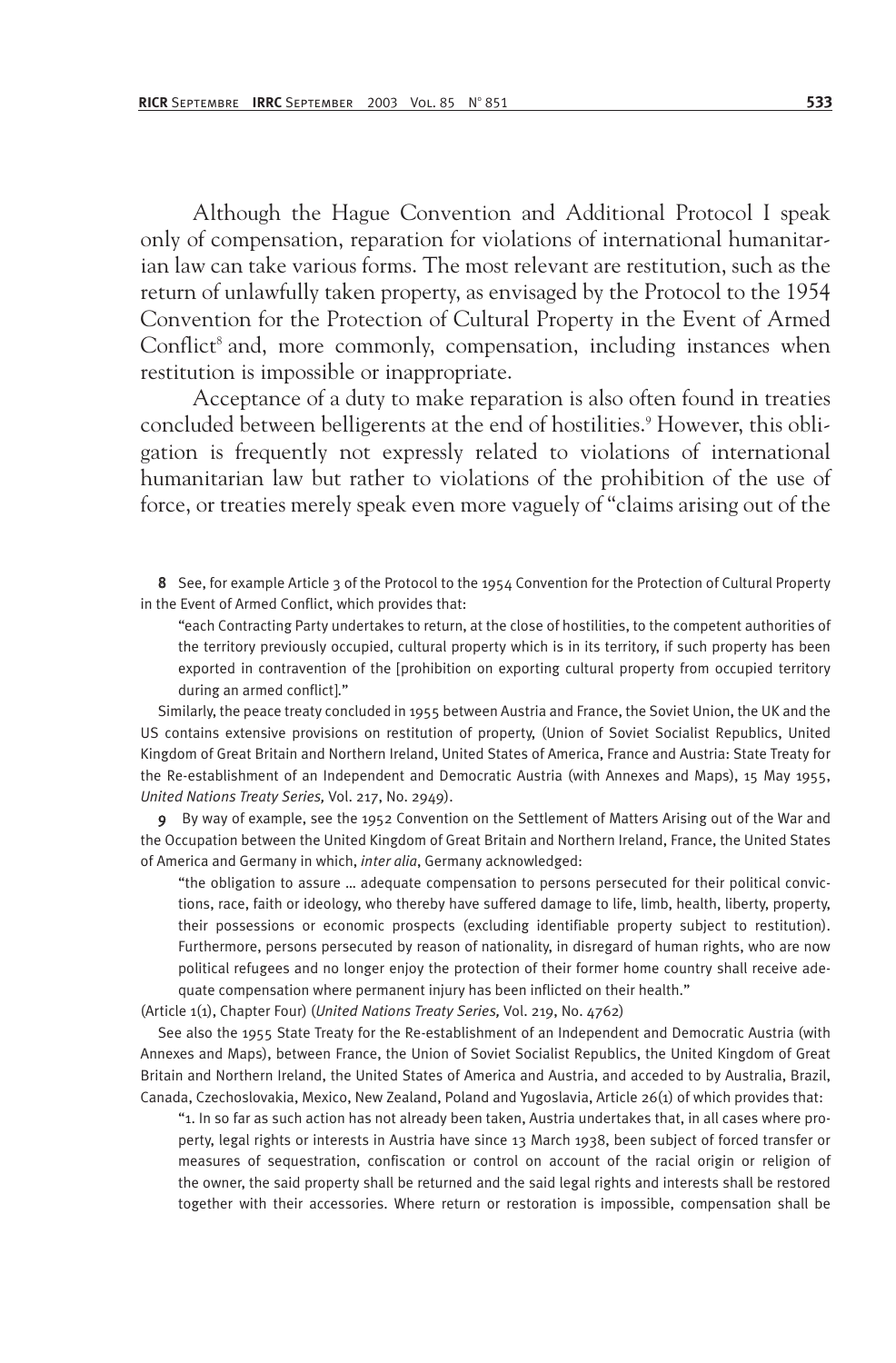war".<sup>10</sup> While many of the losses and claims may, in practice, arise from violations of international humanitarian law, there is no need for a determination of a violation to be made.

One recent and notable exception in this respect is the peace agreement of December 2000 between Ethiopia and Eritrea.11 *Inter alia*, this establishes a neutral Claims Commission charged with deciding, through binding arbitration, all claims between the two governments and between private entities for loss, damage or injury related to the conflict and resulting from violations of international humanitarian law or other violations of international law. This Commission is an exception inasmuch as it is expressly tasked with awarding compensation for violations of international humanitarian law.

It should be noted that violations of *all* rules of international humanitarian law give rise to an obligation to make reparation, and not only violations of the grave breaches provisions for which there is individual criminal responsibility.12

Finally, it should also be pointed out that the law and practice referred to above relate to international armed conflicts. Neither common Article 3 of the Geneva Conventions nor their Additional Protocol II mention compensation or any other form of reparation, and there have been virtually no instances where organized armed groups have undertaken to make

granted for losses incurred by reason of such measures to the same extent as is, or may be, given to Austrian nationals generally in respect of war damage."

(*United Nations Treaty Series,* Vol.217, No. 2949)

In the 1959 Agreement concerning Payments on behalf of Norwegian Nationals Victimized by National Socialist Persecution between the Federal Republic of Germany and Norway, the Federal Republic of Germany agreed to:

"pay the Kingdom of Norway 60 million Deutsche Mark on behalf of Norwegian nationals who were victimized by National Socialist persecution because of their race, beliefs or opinions and whose freedom or health was in consequence impaired, and also on behalf of the survivors of persons who died as a result of such persecution."

(Article 1(1)) (*United Nations Treaty Series*, Vol. 222, No. 5136)

10 See, for example, Article 14(a) of the 1951 Treaty of Peace between the Allied Powers and Japan, San Francisco, 8 September 1951, in which Japan undertook to "pay reparations to the Allied Powers for the damage and suffering caused by it during the war" (*American Journal of International Law, Supplement*: *Official Documents*, Vol. 46, 1952, p. 71).

11 Agreement between the Government of the Federal Democratic Republic of Ethiopia and the Government of the State of Eritrea, 12 December 2000, Article 5, *International Legal Materials*, Vol. 40, 2001, p.260.

12 Investigation of alleged violations and access to justice for the victims are remedies for the violations. According to Principle 11 of the draft Basic Principles and Guidelines (*op. cit*., note 2) remedies for violations of international human rights and humanitarian law include the victim's right to access justice; reparation for harm suffered; and access to factual information concerning the violations.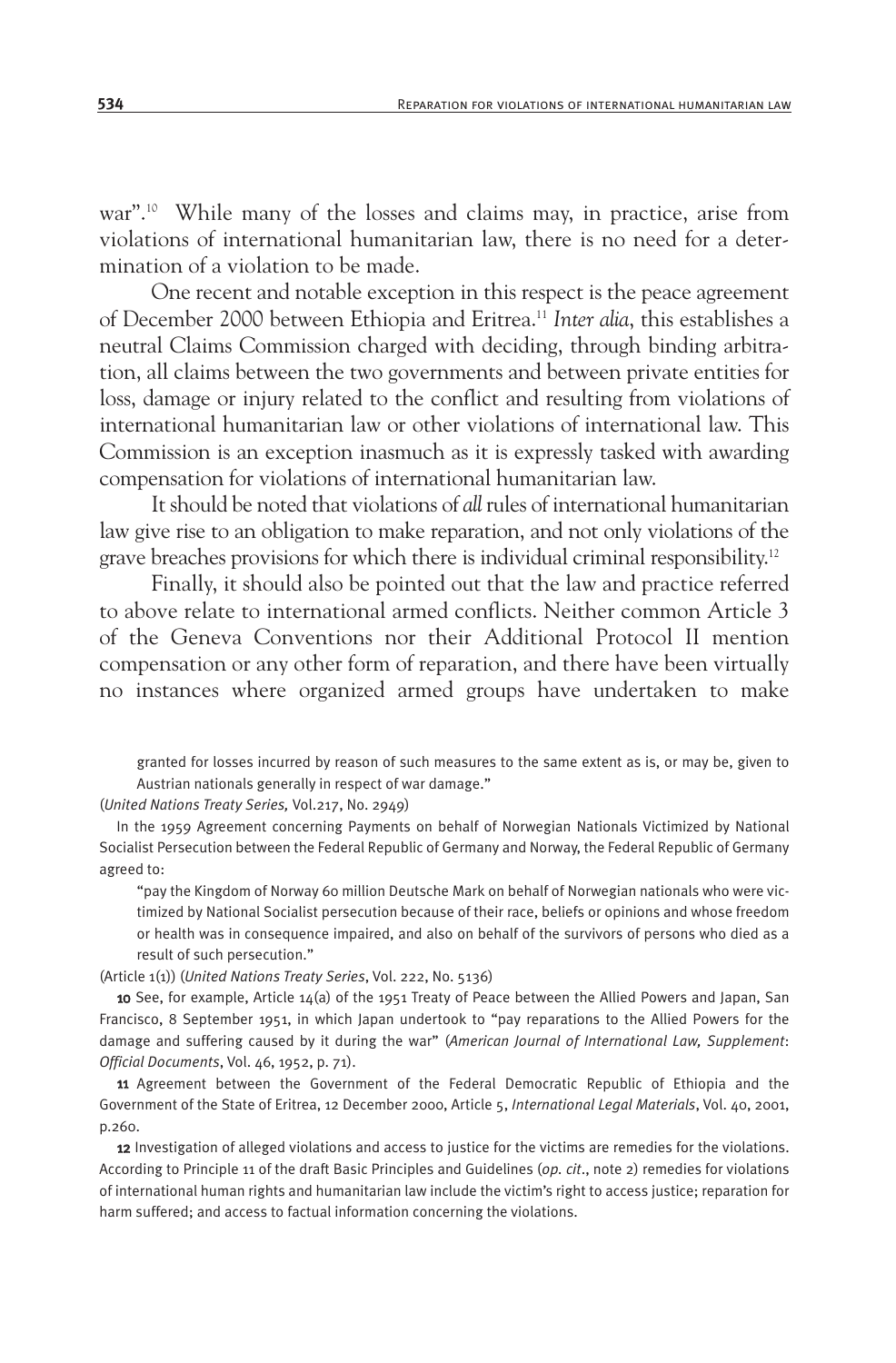reparations for violations of international humanitarian law or have made such reparations in practice.<sup>13</sup> Although a responsibility to make reparation would be a natural consequence of the fact that organized armed groups are bound by international humanitarian law, to date such responsibility has taken the form of individual criminal responsibility of violators, for example before the International Criminal Tribunal for Rwanda.

#### **Do individuals have a right to reparation for violations of international humanitarian law? Can it be enforced before national courts?**

While the obligation to make reparation for violations of international humanitarian law is well established, the challenge lies in determining, first, *who* is entitled to the reparation — only States or also individual victims? — and secondly, the mechanisms for its award: can individuals claim reparation for violations of international humanitarian law directly before national courts or must they have recourse to special international fora and mechanisms?

The principles discussed so far relate to the obligation of one State to make reparation to another State for violations of international humanitarian law committed by that State and its agents. The payment received can cover both the losses suffered by the State itself and those of its nationals. This is the approach traditionally adopted by peace treaties, which often include, for individuals who have suffered losses, lump-sum payments that the recipient State is responsible for distributing.

For example, at the end of the Second World War, Japan concluded a peace treaty with the Allies in which it made funds available to "indemnify members of the armed forces of the Allied Powers who suffered undue hardships

13 Organized armed groups have undertaken to make reparations for violations of international humanitarian law in very few cases. One example is the Comprehensive Agreement on Respect for Human Rights and International Humanitarian Law in the Philippines, concluded in 1998 between the government of the Philippines and the National Democratic Front of the Philippines, which expressly provides for indemnification of the victims of violations of international humanitarian law by both parties to the conflict. Comprehensive Agreement on Respect for Human Rights and International Humanitarian Law in the Philippines of 16 March 1998 available at www.incore.ulst.ac.uk/cds/agreements/pdf/phil8.pdf

Also, although it did not actually pay any compensation, in 2001 a provincial arm of the *Ejército de Liberación Nacional* (ELN) in Colombia publicly apologized for the death of three children and the destruction of civilian houses as a result of an armed attack. The ELN expressed its deep and sincere condolences to all those who had been affected by the explosion and expressed its willingness to collaborate in the recuperation of the remaining objects. (ELN, Head Office, Area Industrial, Communiqué relative to the events of 9 August 2001).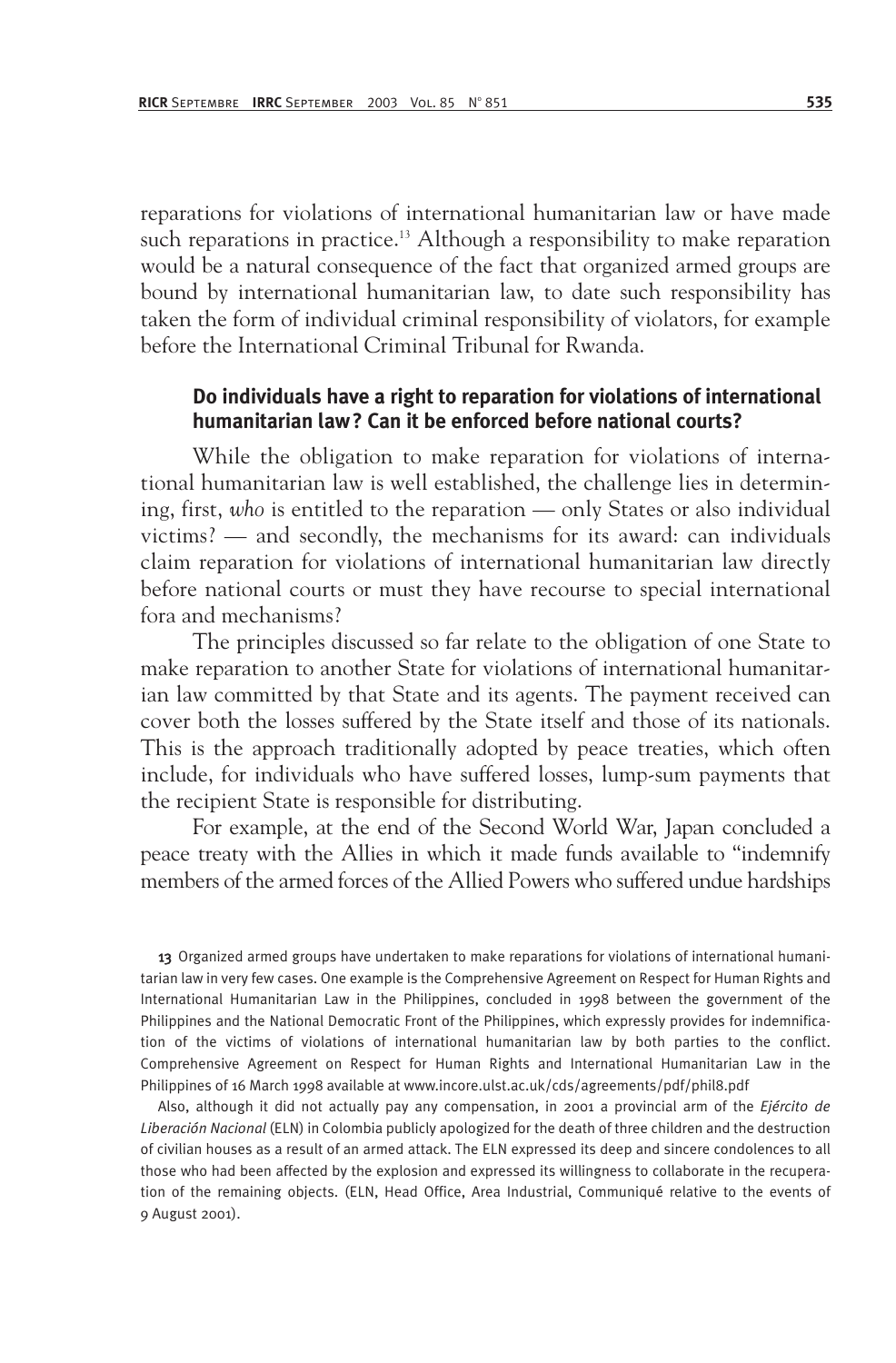while prisoners of war in Japan". Under the terms of the treaty this was intended to be a full and final settlement precluding claims from individual victims.<sup>14</sup>

International humanitarian law instruments are silent as to who are the beneficiaries of reparation for violations of international humanitarian law. They only address the *responsibility* to compensate.

There is increasing acceptance that individuals do have a right to reparation for violations of international law of which they are victims.15 This is particularly well established with regard to human rights law. Not only do many of the specialized human rights tribunals have the right to award "just satisfaction" or "fair compensation",<sup>16</sup> but a number of human rights treaties also expressly require States to establish a remedy for violations before national courts.<sup>17</sup>

The position of individual victims of violations of international humanitarian law is more problematic. While there is general consensus that there is no reason for limiting the right to compensation referred to in the Hague Convention and Additional Protocol I to States and that individual victims should also benefit, problems have arisen when such persons have attempted to enforce this right to reparations — usually compensation directly before national courts.<sup>18</sup>

These difficulties are principally due to the fact that the traditional position under international law is that only States are subjects of international law with full rights and obligations. Individuals are merely

14 Article 16 of the 1951 Treaty of Peace between the Allied Powers and Japan, San Francisco, *op. cit*.(note 8). The same approach was adopted in the Yoshido-Stikker Accord of 1956 between Japan and the Netherlands in respect of the former's occupation of Dutch East India.

15 See, also Principle 15, draft Basic Principles and Guidelines, *op. cit*. (note 2).

16 See, for example, Article 41 of the European Convention for the Protection of Human Rights and Fundamental Freedoms as amended by Protocol 11 and Article 63(1) of the American Convention on Human Rights. Such awards have included material losses (e.g. loss of earnings and medical expenses) and nonmaterial damage (e.g. pain, suffering and humiliation). See, generally, D. Shelton, *Remedies in International Human Rights Law*, Oxford University Press, Oxford, 1999.

17 See, for example, Article  $2(3)$  of the International Covenant on Civil and Political Rights and more specifically Articles 9(5) and 14(6), which expressly provide that anyone unlawfully arrested, detained or convicted shall have an enforceable right to compensation, Article 14 of the Convention against Torture and Article 6 of the Convention on the Elimination of Racial Discrimination.

18 See, for example, Expert Opinion by Professor Frits Kalshoven, "Article 3 of the Convention (IV) respecting the Laws and Customs of War on Land, signed at The Hague, 18 October 1907", Expert Opinion by Professor Eric David, "The direct effect of Article 3 of the Fourth Hague Convention of 18th October 1907 respecting the Laws and Customs of War on Land" and Expert Opinion by Professor Christopher Greenwood, "Rights to compensation of former prisoners of war and civilian internees under Article 3 of the Hague Convention No. IV, 1907", all in H. Fujita, I. Suzuki and K. Nagano (eds.), *War and the Rights of Individuals: Renaissance of Individual Compensation*, Nippon Hyoron-sha, Tokyo, 1999.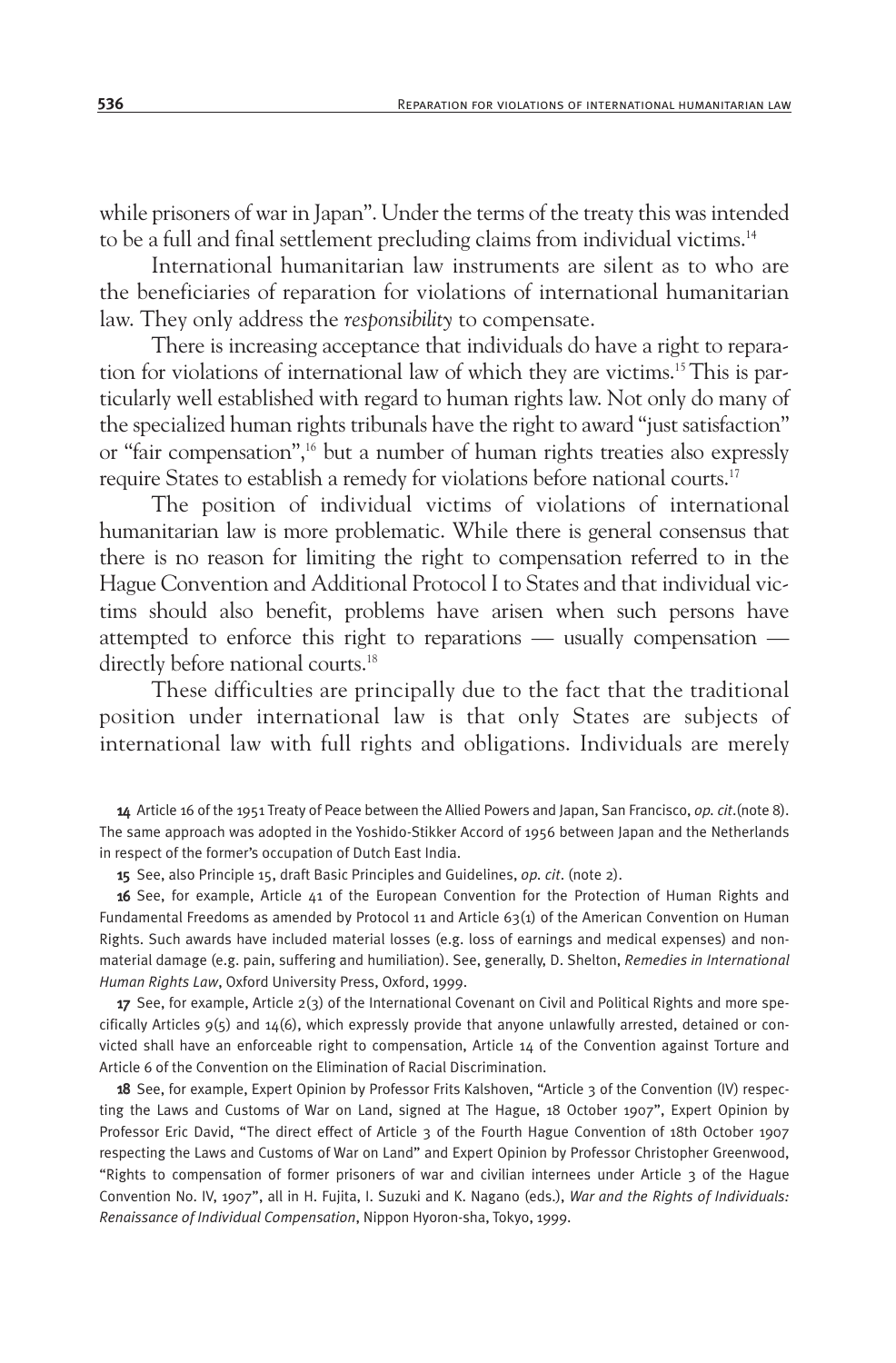beneficiaries and must claim their rights via their State of nationality. While it is now accepted that individuals have rights under international law, this traditional view is still at the base of many of the hurdles faced by individuals when attempting to directly enforce their rights under international law.

The courts of various States have considered claims by individual victims of violations of international humanitarian law on a number of occasions and the results of such cases have been far from uniform. Although a small number of claims have been successful, most have failed on one or more of the following three grounds: the fact that individual claims were precluded by a peace settlement; sovereign immunity; or the non-self-executing nature of the right to reparations under international law.

For instance, on a number of occasions in recent years, claims by individuals for compensation from Japan for violations of international humanitarian law have been rejected by the courts of Japan on the ground that the lump-sum payments made under the above-mentioned 1951 peace treaty absolved Japan from any further responsibility.19

Similarly, certain States, most notably Japan and the US, have rejected claims brought against States, either on the ground that sovereign immunity protected the respondent State from scrutiny by national courts<sup>20</sup> or that the relevant provisions of international humanitarian law instruments did not give individuals the necessary standing to pursue their claims directly before domestic courts  $-$  i.e. were not self-executing.<sup>21</sup>

19 *International Herald Tribune*, November 1998, p. 4. In debates in the parliaments of the Netherlands and the UK, government officials have upheld Japan's position.

20 Since hierarchically all States are equal, the courts of one State cannot stand in judgment on the actions of another State and traditionally national courts have been reluctant to deviate from this principle, which is the basis of sovereign immunity, even in cases relating to serious violations of human rights and international humanitarian law. The position of international tribunals is different, as States have either agreed to their jurisdiction or it has been imposed upon them by a Security Council resolution.

21 *Shimoda* et al. v. *The State*, District Court of Tokyo, Judgment of 7 December 1963, *International Law Reports*, Vol. 32, 1964, p.626.

For a recent application of this approach see *X* et al. v. *the State of Japan*, Tokyo High Court, Judgment of 7 August 1996, *Japanese Annual of International Law*, Vol. 40, 1996, pp. 117 and 188 (claims by former civilian internees from the Netherlands and the UK and by Filipino "comfort women"). See also *Goldstar (Panama) SA* v. *United States*, US Court of Appeals, Fourth Circuit, 16 June 1992, *International Law Reports*, Vol. 96, 1992, p. 55, where the court held that Article 3 of the 1907 Hague Convention does not explicitly provide for a privately enforceable cause of action for victims of violations of international humanitarian law) and *Princz* v. *Federal Republic of Germany*, US District Court for the District of Colombia, 813, F. Supp. 22 (1992) and US Court of Appeals for the District of Columbia, 307 US App DC 102, 26 F.3d 1166 (1994).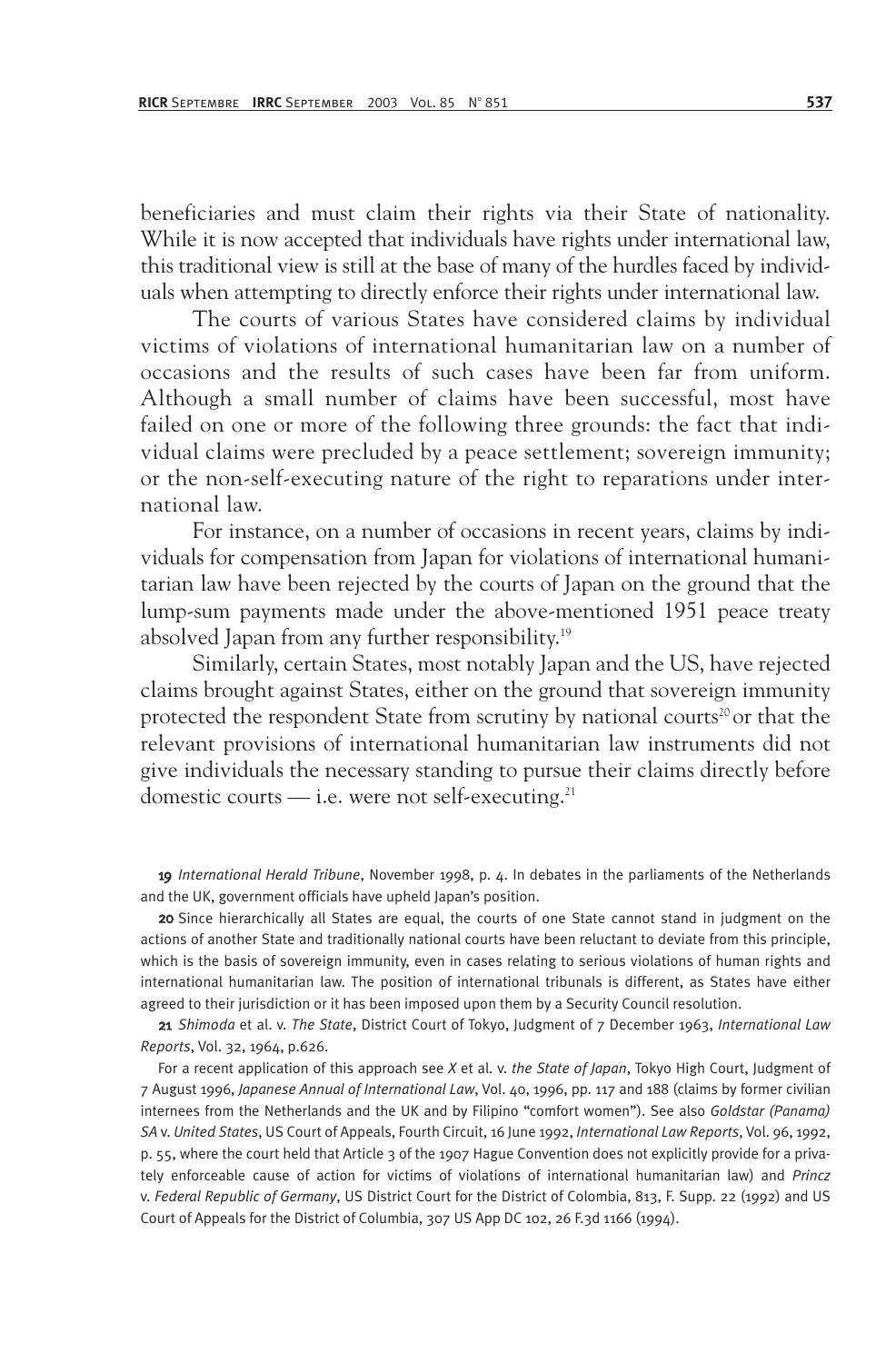A case in point is the 1963 decision of the District Court of Tokyo in *Shimoda* et al. v. *The State*. Here the District Court ruled that, even though there had been a violation of international humanitarian law, individuals could be considered the subjects of rights under international law only insofar as they had been recognized as such in specific instances, for example in cases of mixed arbitral tribunals. In view of this, the court concluded that there was no way open to an individual who suffered injuries from an act of hostilities contrary to international law to claim damages at the level of international law. It was also of the opinion that considerations of sovereign immunity prevented the claimants from seeking compensation before the municipal courts of either the US or Japan.

It is important to note, however, that none of the courts denied the underlying right to compensation.

This restrictive approach to direct enforcement of the right to compensation before national courts should be contrasted with that adopted by a German Court of Appeal in 1952 and by the Greek courts in a case in 2000 against Germany in which jurisdiction was upheld and the claims of individuals considered.<sup>22</sup>

Subsequent developments in the latter case, however, highlight the further difficulties that may be encountered by victims when they try to

22 *Personal Injuries (Occupied Germany) case*, Administrative Court of Appeal of Münster, 9 April 1952, *International Law Reports*, Vol. 20, 1952, p. 632; *Prefecture of Voiotia* v. *Federal Republic of Germany*, Case No. 137/1997; Court of First Instance of Leivadia, 30 October 1997, *American Journal of International Law*, Vol. 92, 1997, p. 765; Case No.11/2000, Hellenic Supreme Court, 4 May 2000.

Subsequent developments in the latter case highlight the further difficulties that may be encountered by victims when they try to enforce a successful claim. The Greek Supreme Court rendered a default judgment against Germany and awarded damages. However, according to Greek law, the authorization of the government is required for such a judgment to be enforced by the seizure of the assets of a foreign State and in this instance the Greek government refused to give the necessary authorization.

The plaintiffs then tried to enforce their judgment before the German courts on the basis of a bilateral agreement for the enforcement and recognition of judgments. In June 2003 the German Supreme Court refused to recognize the Greek judgment on the ground that the Greek courts did not have jurisdiction, as the acts in question – reprisals against civilians during the Nazi occupation of Greece – were sovereign acts and were thus covered by sovereign immunity.

The Supreme Court went on to consider an agreement concluded between Greece and Germany in September 1990. While this constituted a final settlement of reparations claims arising from the Second World War the Court ruled that it did not preclude legal claims by individual citizens.

However, it then held that in reviewing any such claims it had to apply international law as it was in 1944. In view of this, the Court concluded that the plaintiffs did not have a cause of action for damage resulting from Nazi Germany's violation of the laws of war because in 1944 international law did not provide individuals with a cause of action but conferred it exclusively upon States by means of the right of diplomatic protection.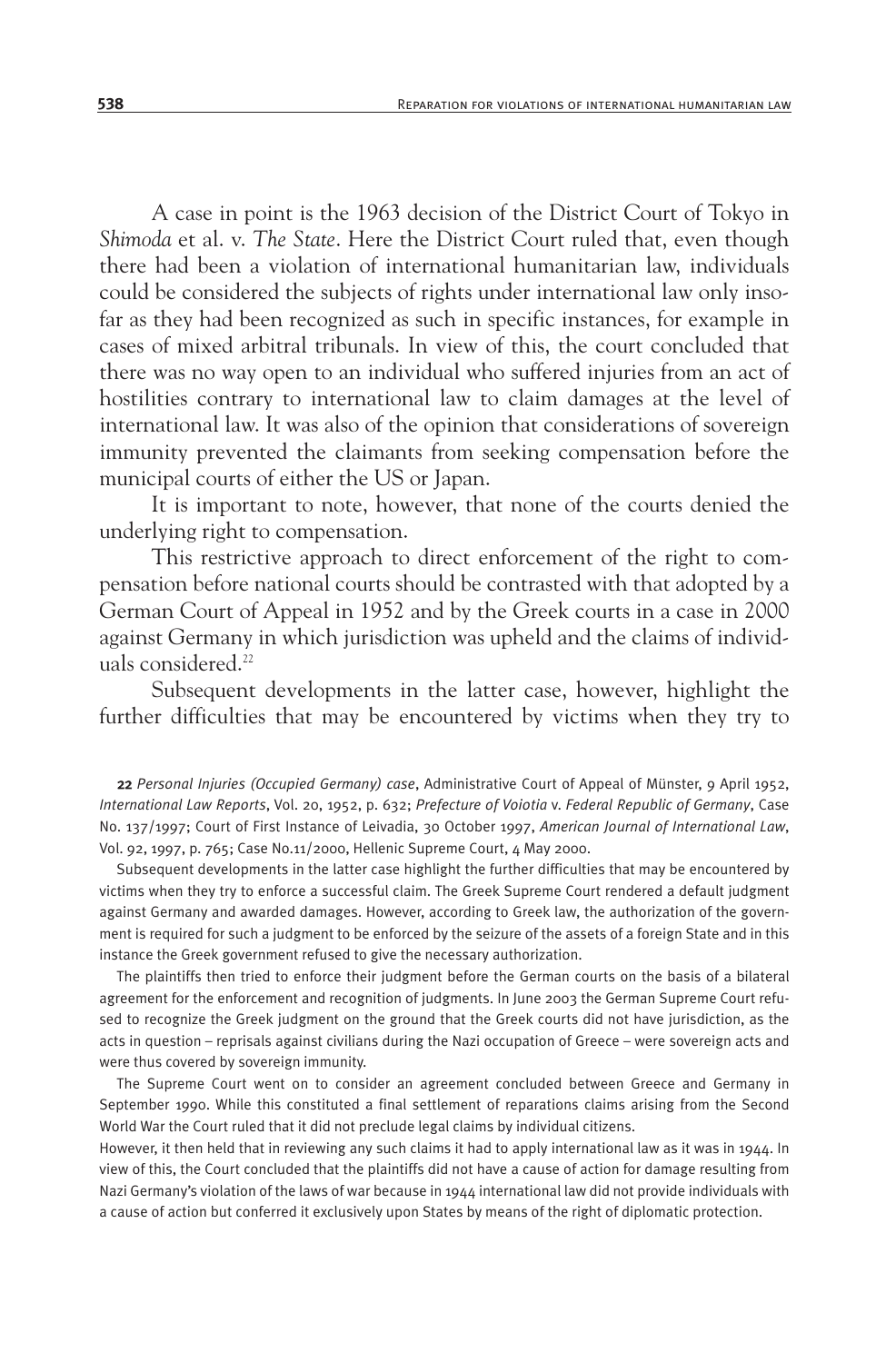enforce a successful claim. The Greek Supreme Court rendered a default judgment against Germany and awarded damages. However, according to Greek law, the authorization of the government is required for such a judgment to be enforced by the seizure of the assets of a foreign State, and in this instance the Greek government refused to give the necessary authorization.

The plaintiffs then tried to enforce their judgment before the German courts on the basis of a bilateral agreement for the enforcement and recognition of judgments. In June 2003 the German Supreme Court refused to recognize the Greek judgment on the ground that the Greek courts did not have jurisdiction as the acts in question — reprisals against civilians during the Nazi occupation of Greece — were sovereign acts and were thus covered by sovereign immunity.

The Supreme Court went on to consider an agreement concluded between Greece and Germany in September 1990. While this constituted a final settlement of reparations claims arising from the Second World War, the Court ruled that it did not preclude legal claims by individual citizens. However, it then held that in reviewing any such claims it had to apply international law as it was in 1944. In view of this, the Court concluded that the plaintiffs did not have a cause of action for damage resulting from Nazi Germany's violation of the laws of war, because in 1944 international law did not provide individuals with a cause of action but conferred it exclusively upon States by means of the right of diplomatic protection.<sup>23</sup>

In addition to these more legal challenges, the numerous hurdles of a more procedural and practical nature that victims must overcome should not be forgotten or under-estimated: the fact that victims — and often lawyers — are unlikely to be aware of the existence of the relevant rights and procedures; problems of time limitations for bringing claims and of enforcement of judgments; and the very real risk, particularly in the immediate post-conflict period, that victims may be reluctant to bring proceedings for fear of reprisals.

## **Individuals' claims for compensation before international fora**

Individuals have been more successful in asserting and enforcing their rights against States for violations of international law before international fora. Until recently these commonly took the form of "mixed claims commissions". These are special arbitral tribunals established by treaty — usually bilateral where individuals and corporations are "exceptionally" given the opportunity to claim against governments.

23 German Supreme Court, *Distomo Massacre case*, BGH – III ZR 245/98, 26 June 2003.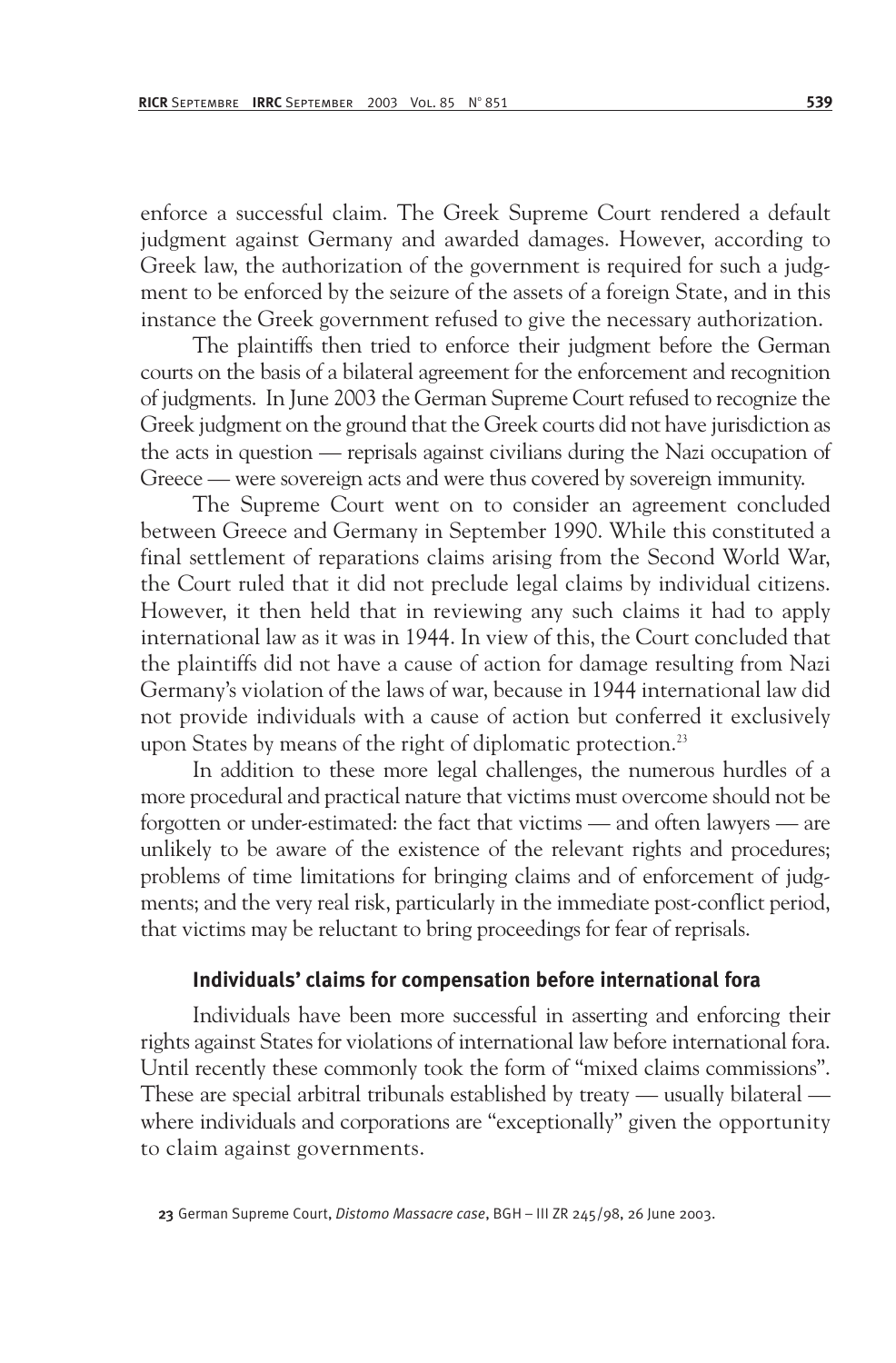Numerous mixed claims commissions have been established since the end of the nineteenth century, often after revolutions and other disturbances of public order marked by the destruction and taking — including expropriation — of private property. They have different bases for jurisdiction and compensation, i.e. the grounds on which losses can be claimed.24 None refer expressly to violations of international humanitarian law. These commissions are nonetheless relevant to the question of compensation of individual victims of such violations. Some of the situations to which they relate amounted to non-international armed conflict and some of the losses for which compensation was claimed and awarded could constitute violations of international humanitarian law. For example, claims for personal injury losses could have resulted from wrongful death or deprivation of liberty in violation of international humanitarian law, and claims for real or personal property losses, could have resulted from pillage or unlawful destruction of civilian property.

In recent years a number of quasi-judicial bodies have been set up either by the Security Council or by peace treaty or unilaterally by States or corporations — to review the claims of victims and to award, usually but not exclusively, compensation.<sup>25</sup>

The novelty is that individuals and, in some cases, corporations have been given extensive procedural rights before these bodies: they can file claims directly, participate to varying degrees in the claims review process and receive compensation directly.

The precise basis on which these bodies award compensation varies. Some, like the Eritrea-Ethiopia Claims Commission, are required to make a finding of violation of international humanitarian law, while others adopt a

24 One recent example of a mixed claims commission is the Iran-US Claims Tribunal established as part of a series of treaties – the so-called Algiers Accords – concluded by Iran and the US in 1981. The tribunal has jurisdiction over the claims of US nationals against Iran and of Iranian nationals against the US outstanding at the date of the accords and arising out of debts, contracts, expropriations or other measures affecting property rights. It also has jurisdiction over the claims of the two governments against each other arising out of contractual agreements for the purchase and sale of goods and services. (Article II(1) and (2), Claims Settlement Declaration, 19 January 1981.)

25 No mechanisms have been established to deal specifically with the restitution of property taken in violation of international humanitarian law. The issue has been addressed, however, mainly with regard to art confiscated by the Nazi regime and States have recognized the need to reach a fair and just solution. See, for example, the principles adopted by the 44 States participating in the Washington Conference on Holocaust-Era Assets of December 1998, available at <www.lootedartcommission.com/lootedart\_washingtonprinciples.htm>.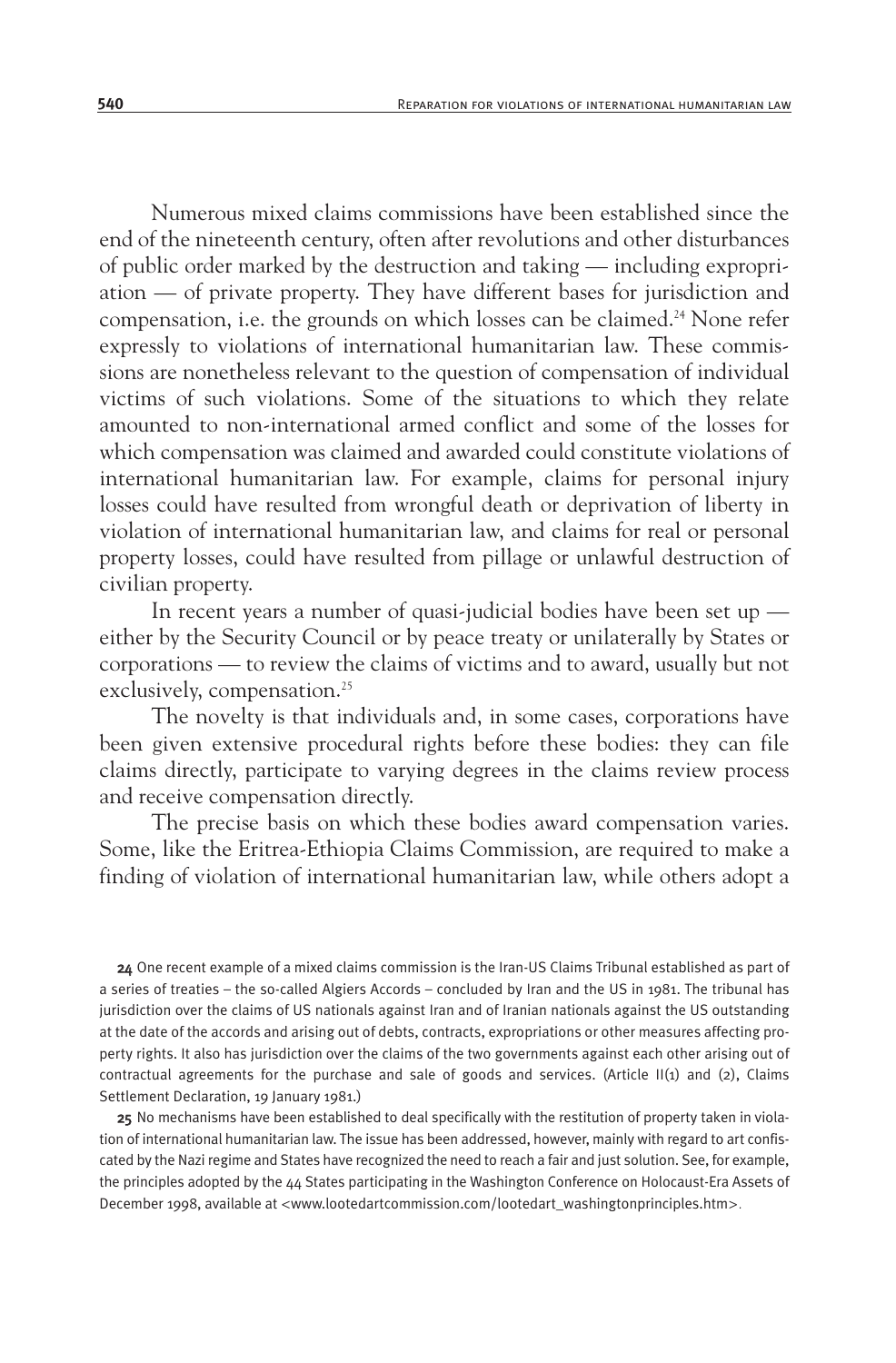more flexible test, like the United Nations Compensation Commission  $(UNCC)^{26}$  which compensates losses arising as a direct result of Iraq's invasion and occupation of Kuwait, regardless of whether or not they were caused by a violation of this law.

The UNCC is perhaps the first example of these new mechanisms. Established by the Security Council in 1991, it is a quasi-judicial body entrusted with adjudicating claims against Iraq for "any direct loss, damage — including environmental damage and the depletion of natural resources — or injury to foreign governments, nationals and corporations as a result of its unlawful invasion and occupation of Kuwait."<sup>27</sup> In addition to governments and international organizations, individuals and corporations could file claims directly and receive compensation without the construct of diplomatic protection by their State of nationality.<sup>28</sup>

Decision 1 of the UNCC's Governing Council in August 1991 stressed Iraq's responsibility for five particular causes for loss:

"(a) military operations or threat of military action by either side during the period 2 August 1990 to 2 March 1991; (b) departure from or inability to leave Iraq or Kuwait (or a decision not to return) during that period; (c) actions by officials, employees or agents of the Government of Iraq or its controlled entities during that period in connection with the invasion or occupation; (d) the breakdown of civil order in Kuwait or Iraq during that period; and (e) hostage-taking or other illegal detention."29

The criterion for compensation is that the loss must arise as a direct result of Iraq's invasion and occupation of Kuwait — i.e. although this is not expressly spelled out it means losses arising out of Iraq's violation of *jus ad bellum*. The UNCC therefore does not look at whether a loss was caused by a violation of international humanitarian law. It is probable, however, given

26 For an account of the UNCC's work see elsewhere in this Review: F. Wooldridge and O. Elias, "Humanitarian considerations in the work of the United Nations Compensation Commission". See also: Heiskanen, V. "The United Nations Compensation Commission" in The Hague Academy of International Law, *Collected Courses*, Vol.296, 2002, pp.259 ff.

27 UN Security Council resolution 687, 3 April 1991, para. 16.

28 Strictly speaking, individuals do not file their claims directly with the UNCC but are required to submit them to their State of nationality, which then files them with the Commission. Unlike in cases of diplomatic protection, however, States do not espouse the claims of their nationals. Instead, the role of the State is purely administrative.

29 UNCC, UN Doc. S/AC.26/1991/1, Governing Council Decision 1, Criteria for expedited processing of urgent claims, 2 August 1991, para. 18.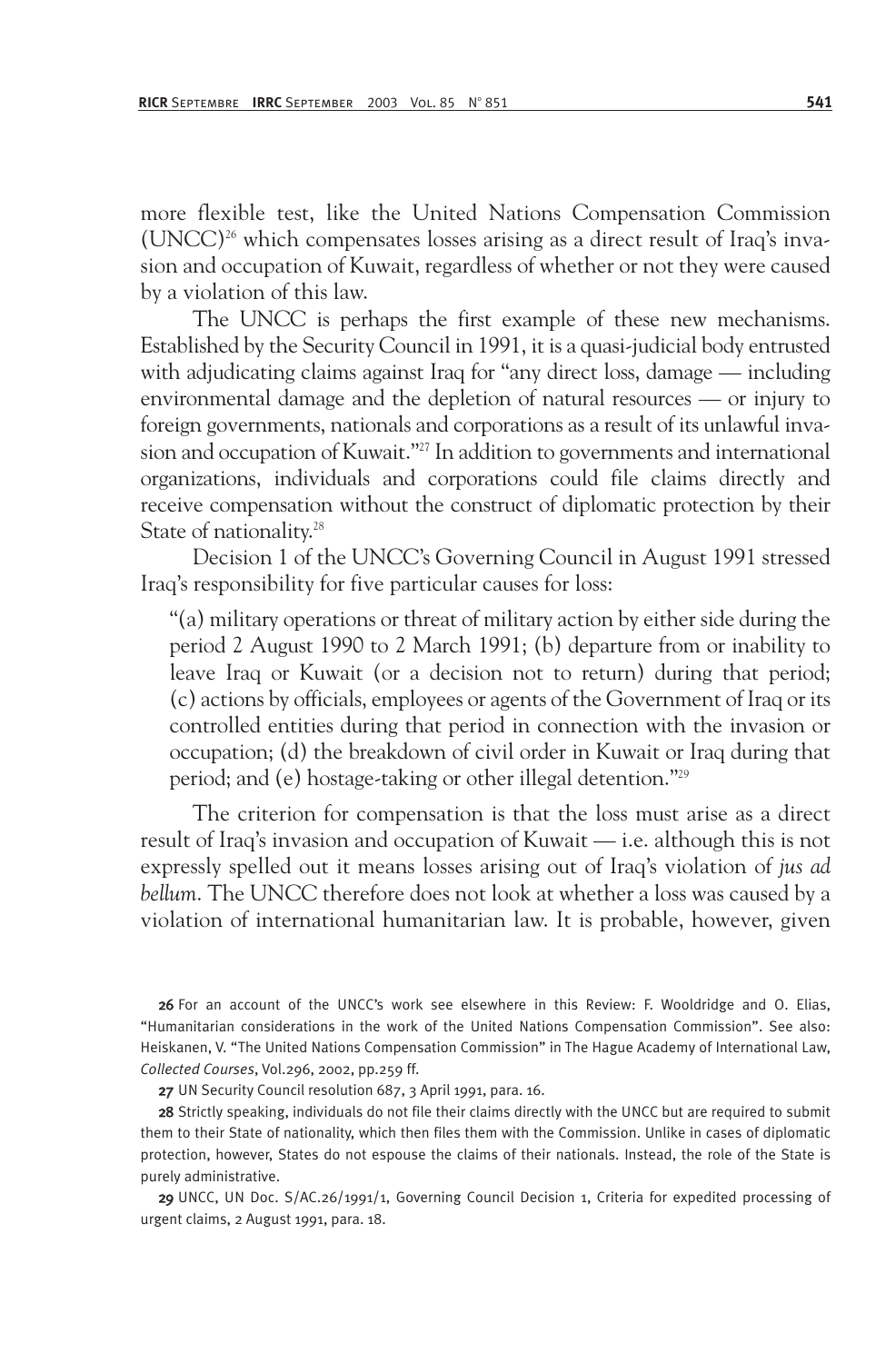the circumstances of the invasion and occupation, that many of the claims for which compensation is awarded, such as death, torture, personal injury, mental pain and anguish, hostage-taking, and loss and damage to real and personal property, are factually based on violations of international humanitarian law.

Although the claims of members of the Allied Coalition armed forces are expressly excluded from the UNCC's jurisdiction, an exception is made for the claims of persons who were held prisoner of war as a consequence of their involvement in the operations against Iraq and whose loss or injury resulted from mistreatment in violation of international humanitarian law.30

Specific mention should also be made of the Eritrea-Ethiopia Claims Commission. As stated above, this was established by the Peace Treaty of December 2000 and has jurisdiction to award compensation for the claims of individuals, corporations and the governments of Eritrea and Ethiopia for loss, damage or injury between the two governments and between private entities that are related to the conflict and result from violations of international humanitarian law or other violations of international law. To date, the Claims Commission has issued two partial awards, relating to the treatment of prisoners of war by the two governments.<sup>31</sup>

In terms of forms of reparation, the December 2000 peace treaty only expressly authorized the Commission to award compensation and Commission Decision No. 3 of 24 July 2001 established that the appropriate remedy for claims was in principle monetary compensation. However, the decision expressly did not foreclose the possibility of other forms of reparation, if the particular remedy can be shown to be in accordance with international practice and would be reasonable and appropriate in the circumstances.32 In its claim on behalf of prisoners of war Eritrea requested the Claims Commission to order the return of the prisoners' unlawfully seized

30 UNCC, UN Doc. S/AC.26/1992/11, Governing Council Decision 11, "Eligibility for Compensation of Members of the Allied Coalition Armed Forces", 26 June 1992. In view of this decision, in its second report the "category B" panel of commissioners awarded compensation *inter alia* to members of the Allied Coalition Forces who had been taken prisoner of war by Iraq and who had been subjected to beatings to obtain information, in violation of the Third Geneva Convention (Report and Recommendations made by the Panel of Commissioners concerning Part One of the Second Instalment of Claims for Serious Personal Injury or Death (Category "B" Claims), 15 December 1994, UN Doc S/AC.26/1999/4, para. 14.

31 Eritrea-Ethiopia Claims Commission, Partial Award, *Prisoners of War, Eritrea's Claim 17*, 1 July 2003 and Partial Award, *Prisoners of War, Ethiopia's Claim 4*, 1 July 2003.

32 Eritrea-Ethiopia Claims Commission, Decision Number 3: Remedies, 24 July 2001.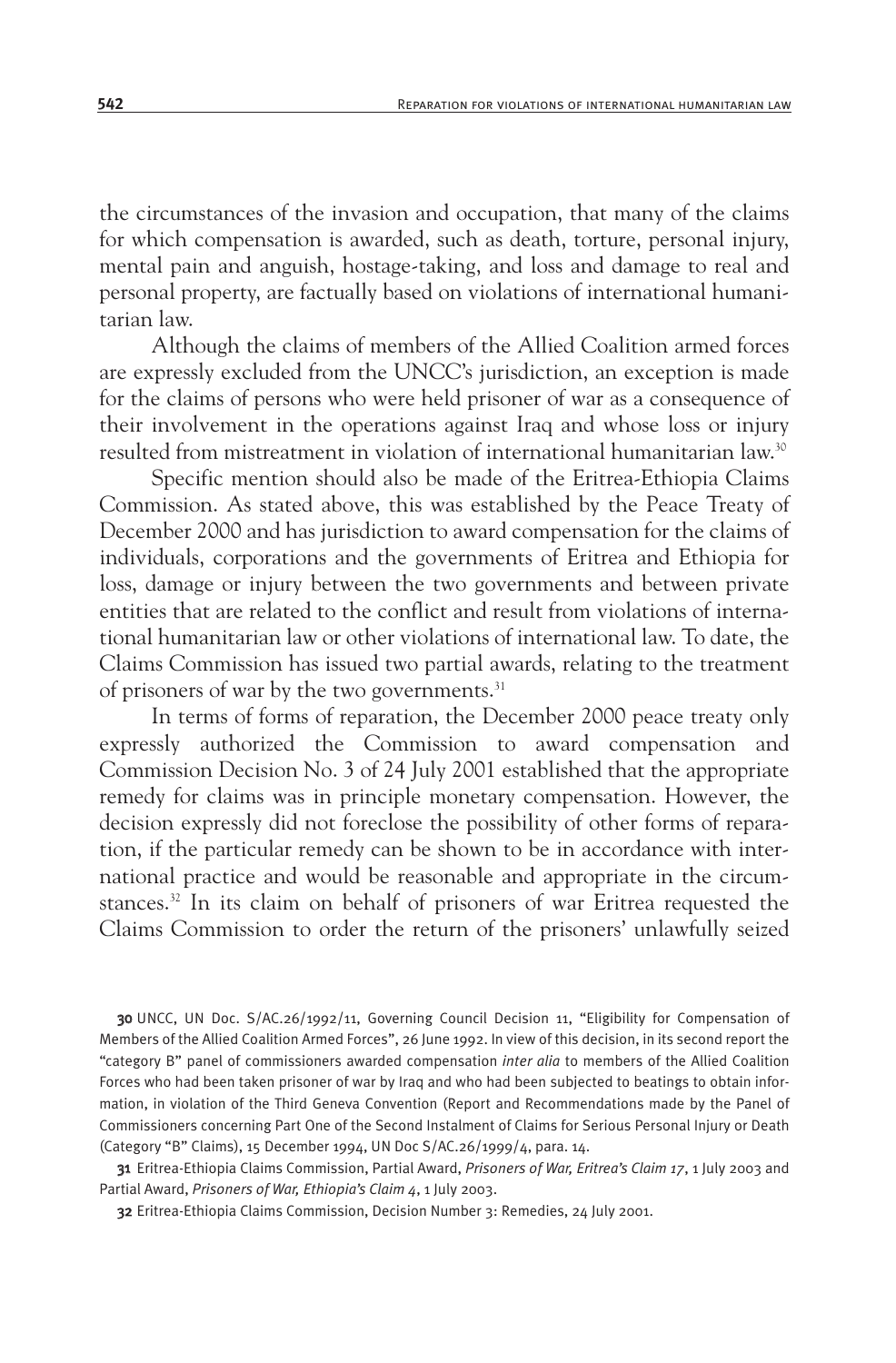and retained personal property. The Commission referred to Decision No. 3 but held that in the circumstances no evidence had been put before it that such an order would have been in accordance with international practice or appropriate or likely to be effective.<sup>33</sup>

Since the end of the Second World War, Germany has passed several laws and concluded numerous treaties to indemnify victims of the war and the Holocaust.<sup>34</sup> In recent years a number of governments and groups of private corporations have voluntarily established funds and claims review mechanisms to compensate victims of violations of international humanitarian law committed during the Second World War. For example, in December 1999, the German government and a group of 65 German corporations agreed to commit DM 10 billion to a fund to compensate individuals who had been compelled to work for those corporations as forced and slave labourers during the Nazi era. In July 2000, the German Bundesrat (Upper House of Parliament) adopted a law establishing a foundation to provide financial compensation to these former forced and slave labourers and certain other victims of Nazi injustice.<sup>35</sup>

In addition to these more traditional judicial and quasi-judicial mechanisms for compensation, mention should also be made of recent initiatives for addressing the problem of title to real property, which is often associated with the mass displacement of civilians caused by conflicts. The General

33 Eritrea-Ethiopia Claims Commission, Partial Award, *Prisoners of War, Eritrea's Claim 17, op. cit*. (note 32), para. 78.

34 See, for example, the 1952 Law on the Equalization of Burdens as amended; the 1953 Law for the Compensation of the Victims of National Socialist Persecution as amended; the 1957 Federal Restitution Law as amended; the 1969 Law on the Reparation of Losses as amended; the 1990 Law on the Settlement of Open Property Matters as amended; and the 1994 Law on Indemnification of Victims of Nazism as amended.

35 *The Law on the Creation of a Foundation "Remembrance, Responsibility and Future*", Germany, 2 August 2000. Other examples include the programme established in Canada in 1988 to compensate Canadian nationals of Japanese descent for their forced removal and internment during the Second World War. As "symbolic redress" the Canadian government offered CAN\$ 21,000 for each person of Japanese ancestry who was subjected to internment, relocation, deportation, loss of property or otherwise deprived of full enjoyment of fundamental rights and freedom solely on the basis of his/her Japanese ancestry. (Agreement between the Government of Canada and National Association of Japanese Canadians, Japanese Canadian Redress Agreement, 22 September 1988.) In the same year, the US passed a law with the similar aim of acknowledging the fundamental injustice of the evacuation, relocation and internment of US citizens and permanent resident aliens of Japanese ancestry during the Second World War; of officially apologizing for such treatment and of making restitution to the internees. Under the Act each eligible individual was entitled to US\$20,000; the restitution of any position, status, or entitlement lost because of any discriminatory act by the government and the review of any conviction based on wartime legislation (Civil Liberties Act (1988), 10 August 1988, Public Law 100-383, [H.R.442], paras 1, 102-104, 108).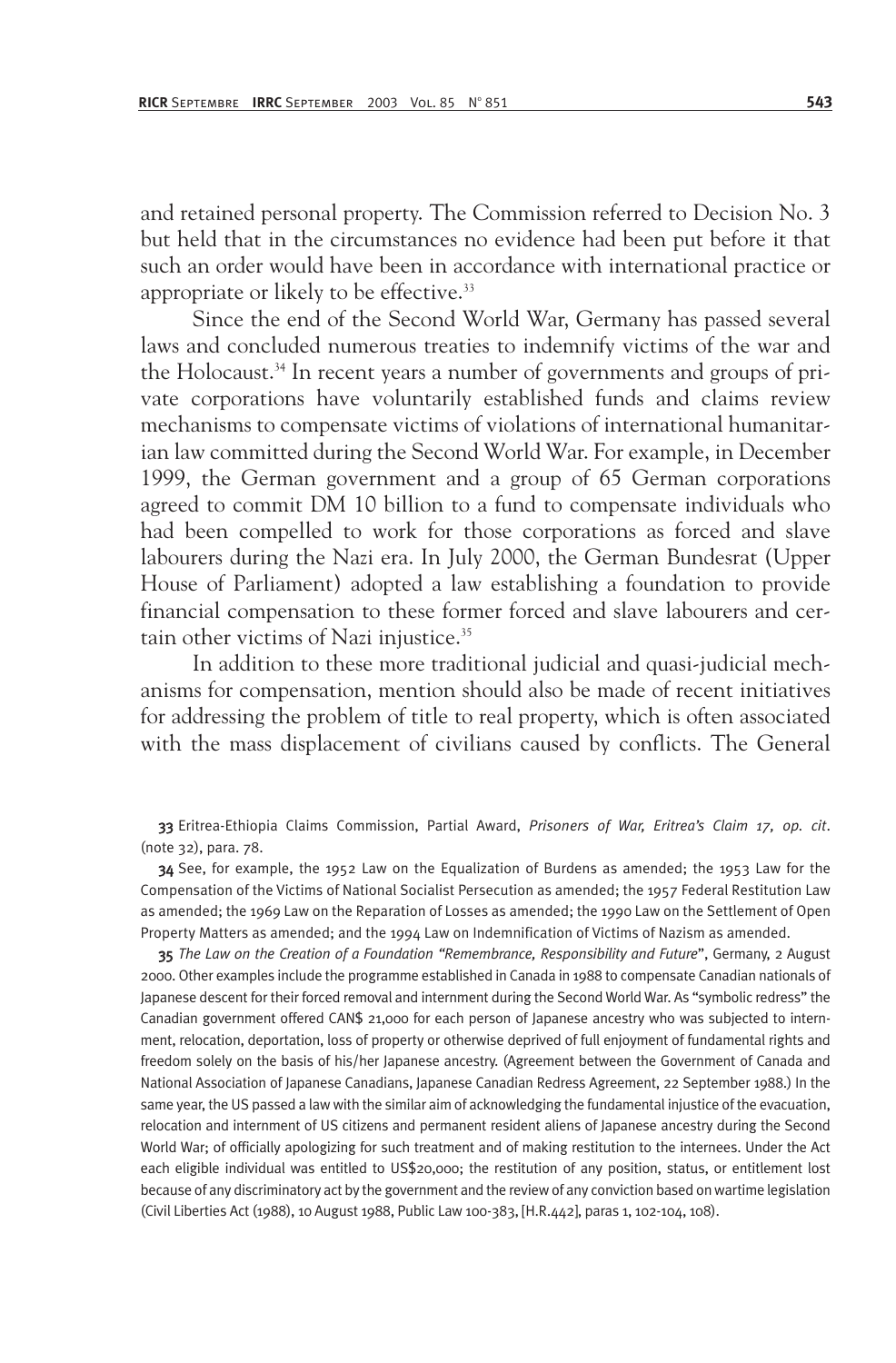Framework Agreement for Peace in Bosnia and Herzegovina concluded between Croatia, Bosnia-Herzegovina and the FRY in Dayton in November 1995 expressly addressed the plight of civilians who, as a result of hostilities and wartime legislation, suffered widespread loss of property rights. Article I of Annex 7 to the agreement provided that:

"all refugees and displaced persons have the right freely to return to their homes of origin. They shall have the right to have restored to them property of which they were deprived in the course of hostilities since 1991 and to be compensated for any property that cannot be restored to them."36

The agreement established an innovative mechanism for the return of real property. It is very wide in scope, focusing on the fact of dispossession rather than only on property taken pursuant to a violation of international humanitarian law. Article VII of the agreement set up a commission entrusted with receiving and deciding the claims in respect of real property rights to property in Bosnia and Herzegovina by displaced persons and refugees. Claimants who did not enjoy possession of the property in question could file claims for the restitution of the property or for just compensation in lieu of return. The Commission for Real Property Claims of Displaced Persons and Refugees has the authority to make final and legally binding decisions on claims for real property and occupancy rights which must be respected by both entities in Bosnia and Herzegovina. It is important to note that the Commission does not actually award compensation but merely makes findings as to the ownership of property. Among the decisions it can take is the setting aside of contracts for transfer of property concluded under duress during the hostilities.<sup>37</sup>

A similar impartial and independent mechanism for resolving property claims was established in Kosovo. In 1999, UNMIK adopted Regulation 1999/23 setting up the Housing and Property Directorate and the Housing and Property Claims Commission to regularize housing and property rights

36 The General Framework Agreement for Peace in Bosnia and Herzegovina, Dayton, initialled on 21 November 1995 and Paris, signed on 14 December 1995, Annex 7, Agreement on Refugees and Displaced Persons, Article 1.

37 H. van Houtte, "Mass property claim resolution in a post-war society: the Commission for Real Property Claims in Bosnia and Herzegovina", *International and Comparative Law Quarterly*, Vol. 48, 1999, p. 632. In the period from the beginning of its operations in March 1996 to the end of February 1999 the commission had registered over 126,000 claims relating to almost 160,000 properties. It is expected that up to 500,000 claims may be submitted.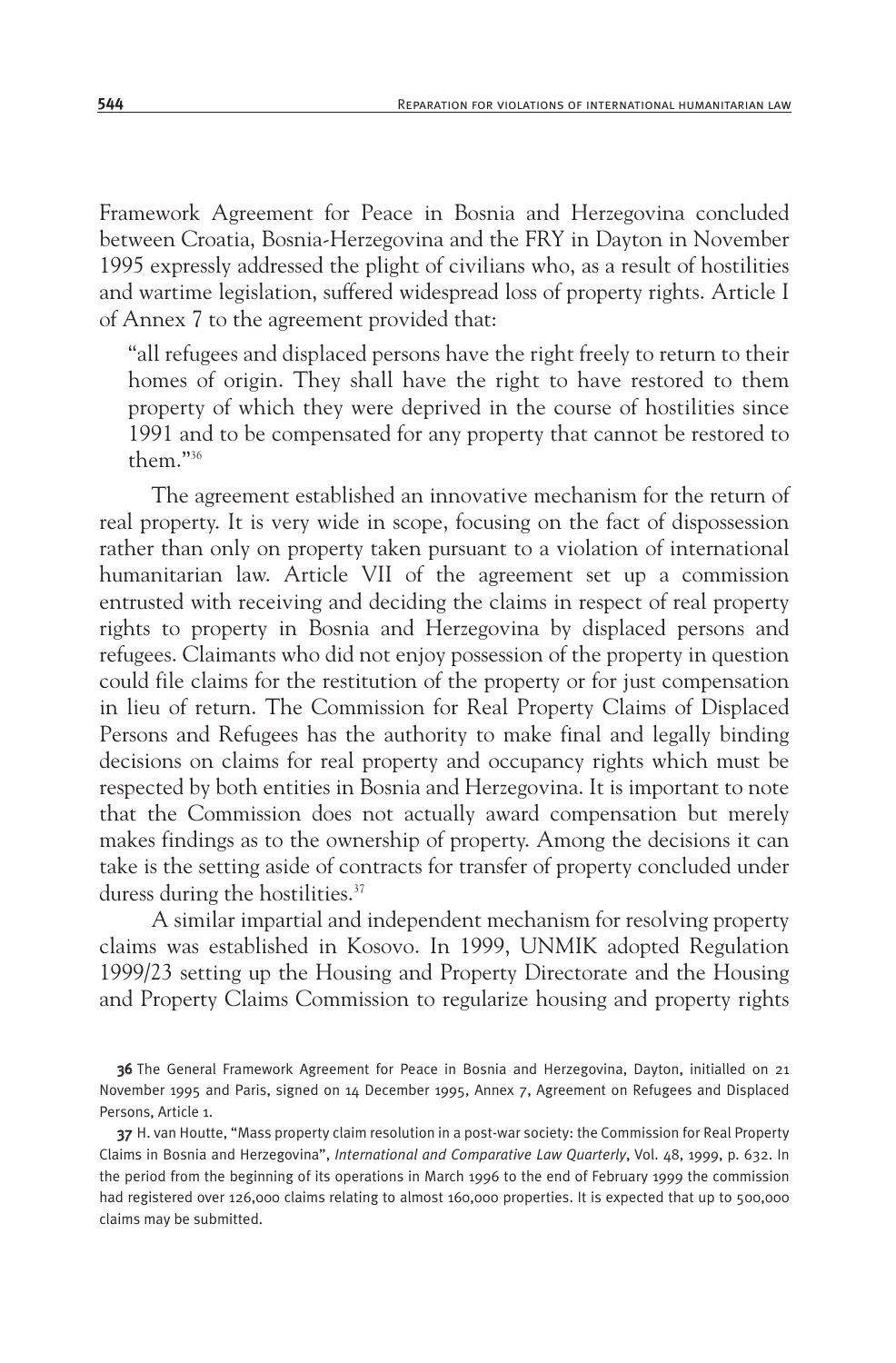in Kosovo and to resolve disputes over residential property. To date some 30,000 claims have been filed and some 7,000 have been resolved.38

## **Are individuals under a duty to make reparation to victims of their violations of international humanitarian law?**

Increasingly, the question of *who* is responsible for making reparation has also been raised. The principle of individual criminal responsibility for violations of international humanitarian law has long been established, but traditionally it was only States that made reparation. However, in recent years there have been instances in which *individual* violators have also made reparation.

None of the international humanitarian law instruments specifically address the question of individuals' responsibility to make reparation to their victims. This obligation can, however, be inferred from the provisions on individual responsibility for violations of international humanitarian law more generally.<sup>39</sup>

The question of individuals' duty to make reparation has been addressed in the statutes of the three international criminal tribunals. Although the provisions of the Statute of the International Criminal Tribunal for the former Yugoslavia (ICTY) on penalties only refer to restitution, the Rules of Procedure address the question of reparations more generally. Thus, Article 24(3) of the Statute provides that "in addition to imprisonment, the Trial

38 A. Dodson & A. Heiskanen, "Housing and Property Restitution in Kosovo" in S. Leckie (ed.), *Returning Home: Housing and Property Restitution Rights and Internally Displaced Persons*, Transnational Publishers, New York, 2003. Further information and statistics are available on the website of the Housing and Property Directorate: <http://www.hpdkosovo.org>.

39 The four Geneva Conventions and Additional Protocol I establish a system of individual *criminal* responsibility for persons suspected of war crimes (GC I, Article 50; GC II, Article 51; GC III, Article 130; GC IV, Article 147; and PI, Article 85). The focus is on persecution by national courts. States are required to criminalize, under national law, certain violations of international humanitarian law and to prosecute or extradite persons suspected of these crimes. Although the treaties are silent about the possibility of requiring violators to make reparation to their victims, in the context of these national prosecutions there is nothing to prevent the ordinary national law procedures and rights – such as the concept of *partie civile* discussed below – from applying. While ordinarily an obligation to make reparation would require a finding of criminal responsibility, there may be other mechanisms at national law under which victims may obtain redress from violators, such as, for example, the US Alien Tort Claims Act, which is a civil remedy. As discussed below, at the international level the Statute of the International Criminal Court expressly foresees the possibility of violators being ordered to pay compensation.

See also Principle 17 of the draft Basic Principles and Guidelines, *op. cit*. (note 2) , which envisages the possibility of compensation being paid by a party other than a State.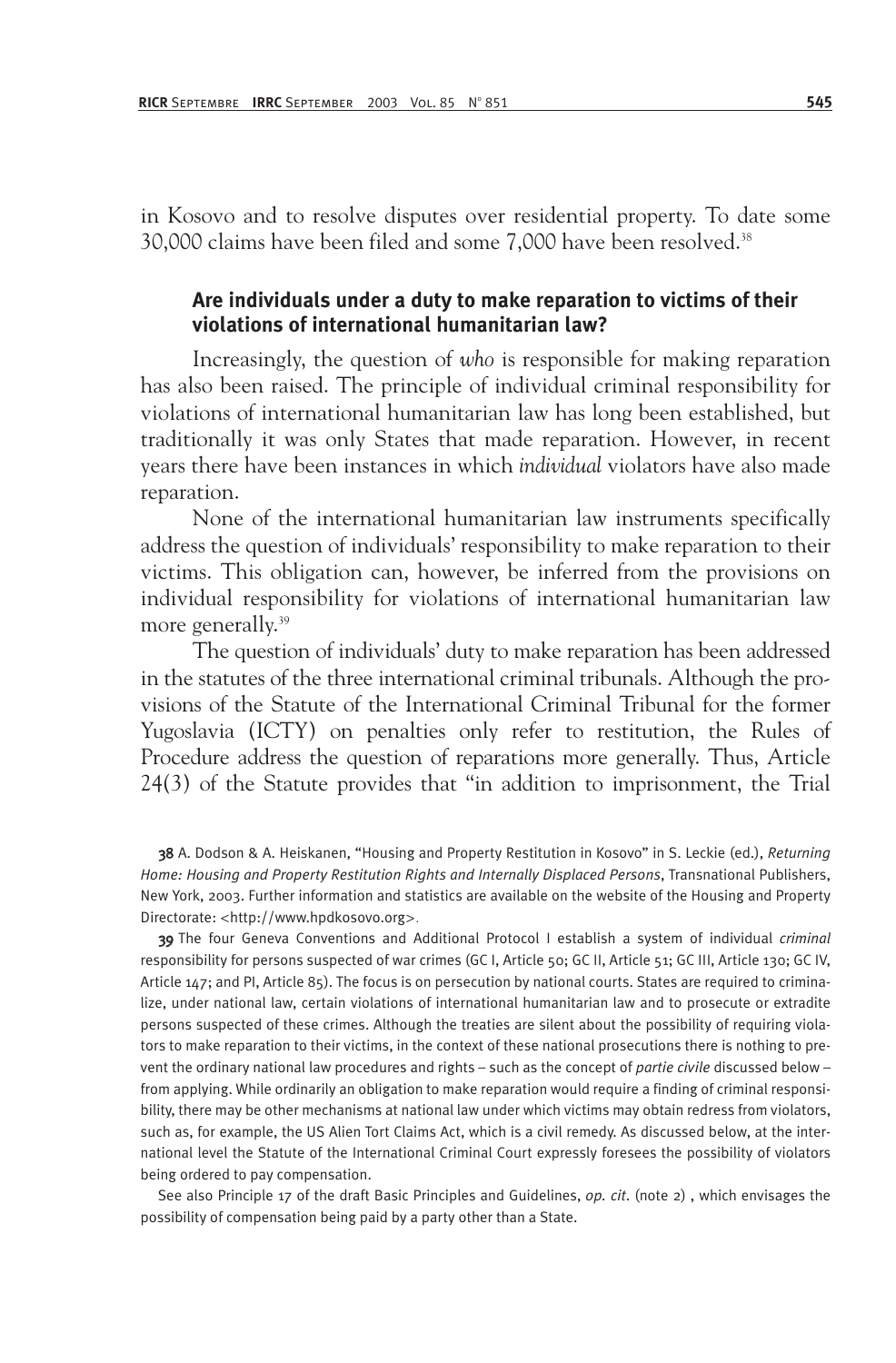Chambers may order the return of any property and proceeds acquired by criminal conduct, including by means of duress, to their rightful owners." Rule 105 of the Tribunal's Rules of Procedure and Evidence establishes procedures for the restitution of property, according to which the ICTY and national courts will cooperate in determining the rightful owners of the property. To date, however, no such orders have been made and no fines have been imposed.

More interesting is Rule 106, which deals with compensation to victims. Although the Statute is silent on the question of compensation, this Rule establishes a system of cooperation between the Tribunal and national authorities whereby a finding of guilt by the ICTY can enable a victim to institute proceedings under national law.40 The ICTY itself does not recommend the award of compensation and the existence of such a remedy is still entirely dependent on the provisions of the relevant national laws.

The relevant provisions of the Statute of the International Criminal Tribunal for Rwanda (ICTR) and of its Rules of Procedure and evidence mirror those of the ICTY.41

The Statute of the Special Court for Sierra Leone adopts the Rules of Procedure and Evidence of the ICTR.<sup>42</sup> Furthermore, the provision on penalties specifically points out that, in addition to imprisonment, the Court may also order the forfeiture of any property, proceeds and assets acquired unlawfully and order their return to their rightful owner or the State of Sierra Leone.<sup>43</sup>

The Statute of the International Criminal Court (ICC) adopts a fundamentally different approach, granting the Court itself the power to make awards of compensation. Thus, Article 75 of the Statute, which deals with reparations to victims, provides that:

"1. The Court shall establish principles relating to reparations to, or in respect of, victims, including restitution, compensation and rehabilitation. On this basis, in its decision the Court may, either upon request or on its own motion in exceptional circumstances, determine the scope and extent of any damage, loss and injury to, or in respect of, victims and will state the principles on which it is acting.

41 Article 23(3) of the Statute of the ICTR repeats verbatim the provisions of Article 24 of the Statute of the ICTY, and Rules 105 and 106 of its Rules and Procedure and Evidence.

42 Statute of the Special Court for Sierra Leone (2002), Article 14.

43 *Ibid*., Article 19.

<sup>40</sup> Rule 105B of the ICTY Rules of Procedure and Evidence provides that "pursuant to the relevant national legislation, a victim or persons claiming through the victim may bring an action in a national court or other competent body to obtain compensation".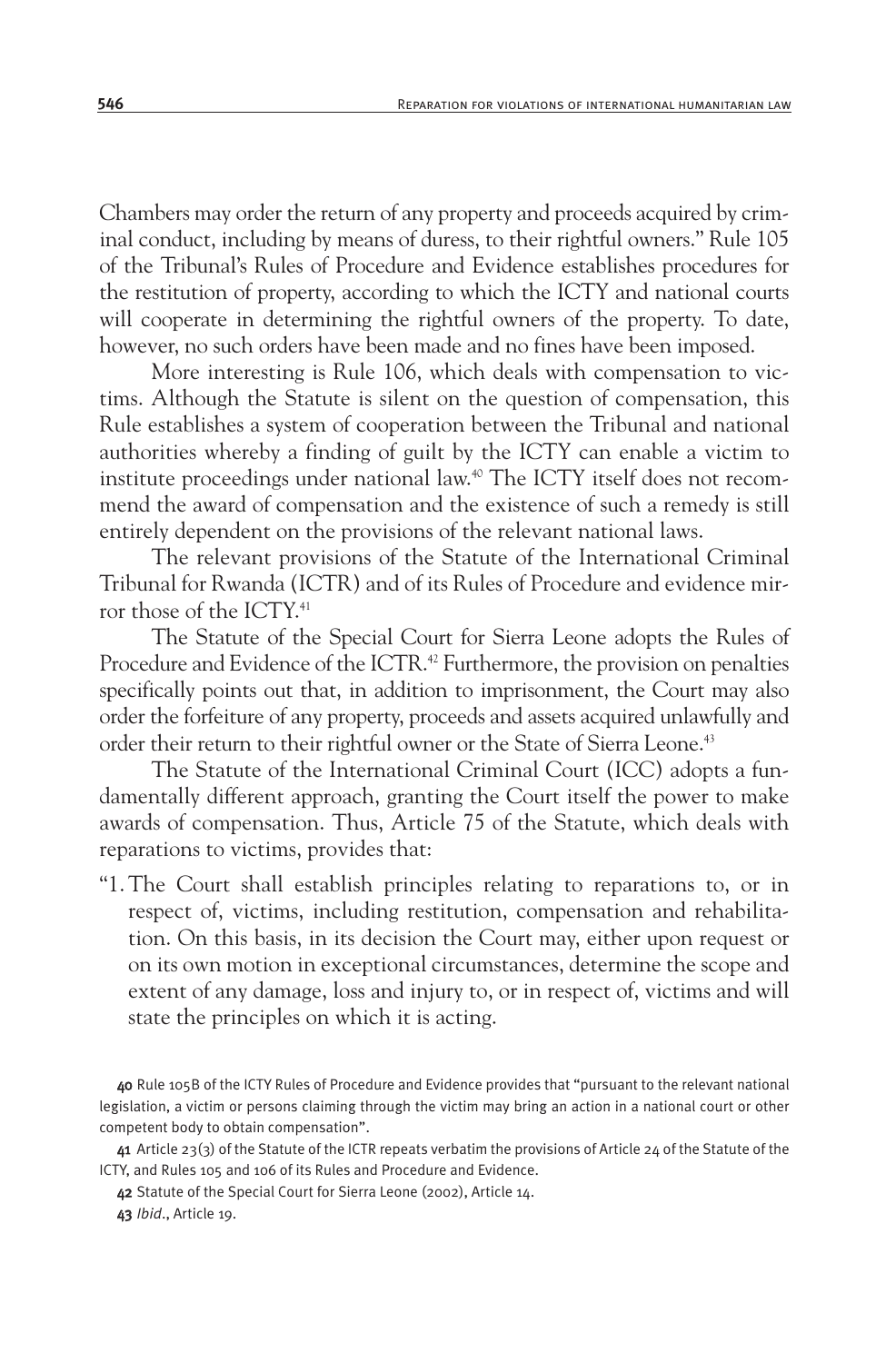- 2. The Court may make an order directly against a convicted person specifying appropriate reparations to, or in respect of, victims, including restitution, compensation and rehabilitation.
- 3. Where appropriate, the Court may order that the award for reparations be made through the Trust Fund provided for in article 79."

The Trust Fund referred to is to be established by a decision of the Assembly of States Parties for the benefit of victims of crimes within the Court's jurisdiction and will be financed, *inter alia*, by money or other property collected through fines or forfeiture, which the Court may order to be transferred to the fund.44

The ICC's Rules of Procedure and Evidence deal with the issue of reparation in detail. *Inter alia*, the Rules provide that victims of violations can lodge requests for compensation directly before the Court;<sup>45</sup> they grant the Court the power to proceed with regard to the award of compensation on its own motion;<sup>46</sup> and provide that reparation can be awarded on an individualized or collective basis, taking into account the scope and extent of any damage, loss and injury.47

At the national level there are two principal ways in which victims of violations of international humanitarian law can receive compensation from national courts. First, in civil law systems, they can become parties to the criminal proceedings (*partie civile*) and claim compensation in them. A disadvantage of this process is that their claim for compensation is dependent on a conviction, thus subject to the higher standards of criminal law as well as to any defences and other general limitations under criminal law.

Secondly, in States that have adopted appropriate legislation, victims may bring civil actions for compensation based on violations of the relevant norms of international law. A notable example of such legislation is the US 1789 Alien Tort Claims Act and the more recent 1991 Torture Victim Protection Act.<sup>48</sup>

The 1789 Alien Tort Claims Act gives US courts jurisdiction over civil claims brought by non-US nationals in respect of torts committed in viola-

<sup>44</sup> ICC Statute (1998), Article 75.

<sup>45</sup> UN, Report of the Preparatory Commission for the International Criminal Court, Addendum, finalized draft text of the Rules of Procedure and Evidence, PCNICC/2000/INF/3/Add.1, (hereinafter "Rules of Procedure") Rule 94.

<sup>46</sup> Rules of Procedure, Rule 95.

<sup>47</sup> Rules of Procedure, Rule 97.

<sup>48</sup> US, 1789 Alien Tort Claims Act; 1991 Torture Victim Protection Act.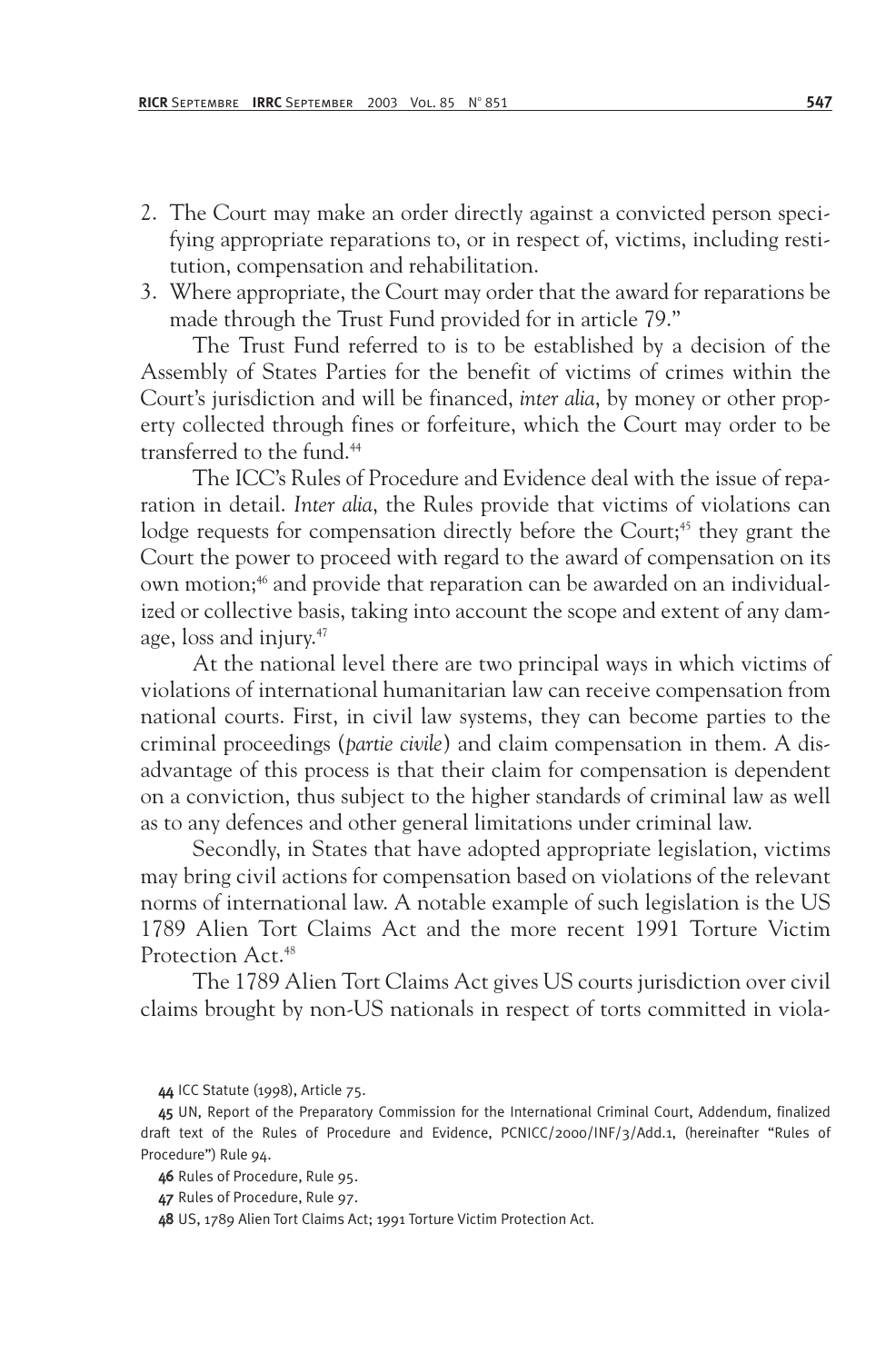tion of international law or treaties to which the US is a party and entitles them to award compensation for losses suffered.<sup>49</sup> The 1991 Torture Victim Protection Act is more specific and is limited to claims of torture or extrajudicial killing. These acts have been the basis for numerous cases linked with armed conflict.

For example, both Acts were invoked in proceedings brought by a group of Bosnian nationals who sought redress from Radovan Karadzic for violations committed during the conflict in the former Yugoslavia, including genocide, rape, forced prostitution, torture and other cruel, inhuman and degrading treatment, summary executions and disappearances.<sup>50</sup>

In a decision of 1995 the US Court of Appeal, which at that stage was only ruling over the question of jurisdiction, concluded that the 1789 Alien Tort Claims Act gave the US courts jurisdiction over claims based on genocide, war crimes — which it considered included violations of Article 3 common to the Geneva Conventions — and torture and summary execution.<sup>51</sup> In August 2001 the court ordered Karadzic to pay US\$ 745 million to the victims of his atrocities as compensatory and punitive damages.

The Alien Torts Claim Act is an important tool for establishing the responsibility of violators to compensate their victims and for fighting impunity. In practice, however, very few of the awards based upon it have ever actually been enforced — leaving victims with a Pyrrhic victory. For such procedures to actually benefit victims in a tangible manner, in addition to the significant psychological benefit of a finding of violation and responsibility, mechanisms for the recognition and, more importantly, for the enforcement of such judgments must be improved.<sup>52</sup>

49 Proceedings brought under this act include the 1980 landmark case of *Filartiga* v. *Peña-Irala* (630 F.2d 876 (2d Cir. 1980)) in which the family of a Paraguayan national who had been tortured to death brought a successful civil action against the alleged perpetrator while he was physically present in the US.

50 *Kadic* v. *Karadzic*, 70 F.3d 232 (1995), *International Legal Materials*, Vol. 34, 1995, p. 1592.

51 *Kadic* v. *Karadzic*, 70 F.3d 232, at 240 (2nd Cir. 1995), *International Legal Materials*, Vol. 34, 1995, pp. 1602-1606.

52 There have also been cases in the US in which victims have attempted to obtain compensation from the perpetrators of violations of international humanitarian law on other legal bases, but these were thwarted by findings by the courts that the rules of international law which had been violated were not self-executing. See, for example, the *Handel* et al. v. *Artukovic* case, where the US District Court for the Central District of California held that it lacked subject-matter jurisdiction under Section 1331 of 28 U.S.C. to consider violations of the 1907 Hague Regulations and the 1929 Prisoner of War Convention, as these treaties were not self-executing. The court also held that customary international law did not grant individuals a right to bring proceedings before national courts. (*Handel* v. *Artukovic*, US District Court, Central District, California, 601 F Supp. 1421 (1985)).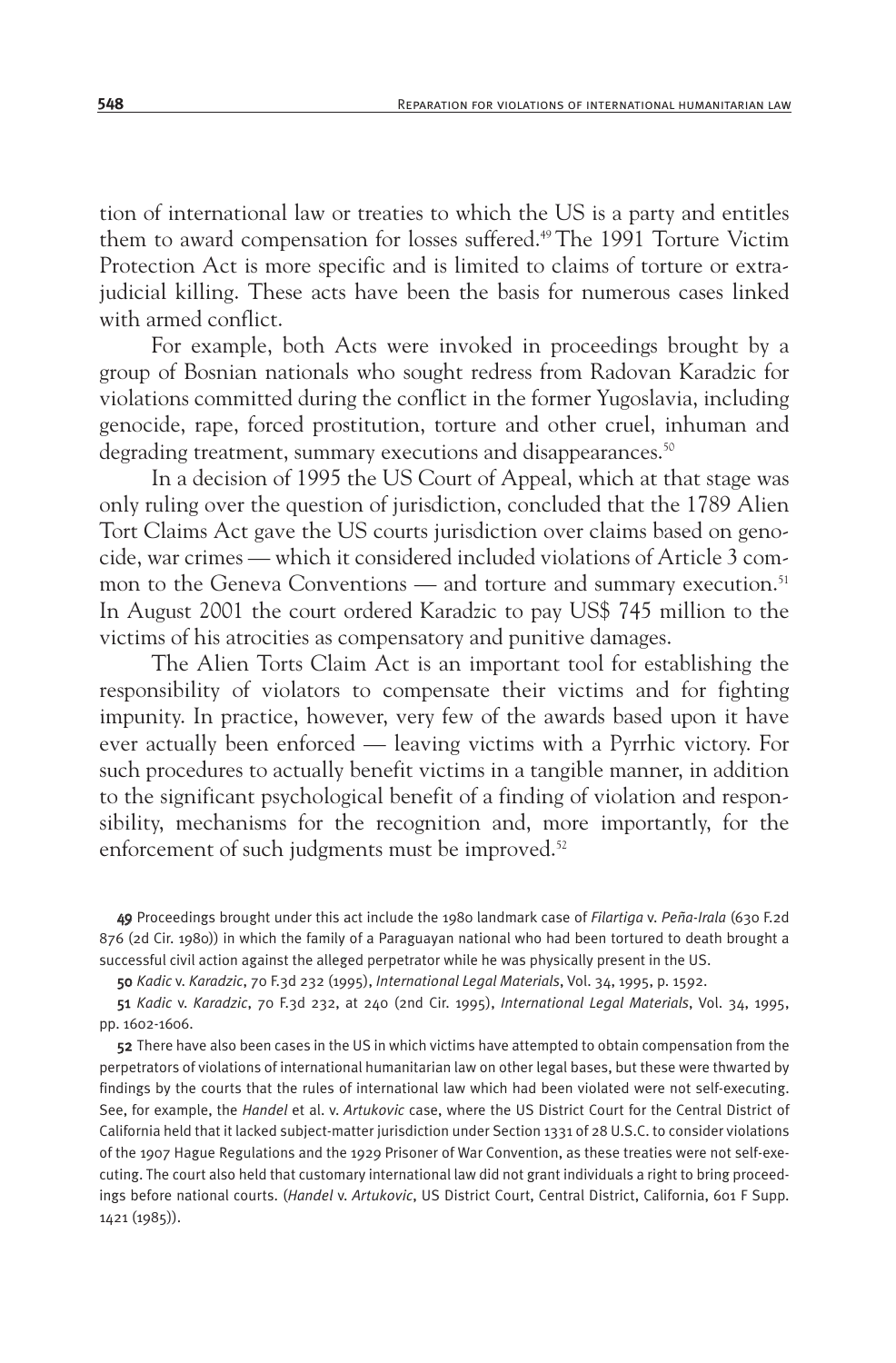#### **Outlook**

Progress has been made in recent years via a multitude of different avenues. There appears to be a greater acceptance by States of the idea of individual victims' right to reparation and some willingness to make awards. However, while some victims of violations of international humanitarian law have actually received compensation, the reality remains that the majority remain without redress.

The position could have been different if, at the time the Geneva Conventions or the Additional Protocols were drafted, specific mechanisms had been adopted enabling victims of violations of these instruments to obtain reparation. However, no such proposals were on the negotiating table and the same complex practical considerations that belie the question today would have had to be addressed. For example, would it be possible to make reparation to *all* victims of violations? Where would the funding come from? It is difficult to imagine that these issues could have been resolved in a satisfactory manner without any prior practical experience to build upon.

In the absence of such a universal treaty-based mechanism, progress has been made in a piecemeal fashion on many different fronts: diplomatic protection, mixed claims tribunals, proceedings before national courts, *ad hoc* international quasi-judicial mechanisms and claims against individual violators.

The various approaches that have been developed are valuable contributions. None, however, appears to be a perfect model for the future. The absence of such a perfect solution may be due to the different, and sometimes conflicting, policy issues and practical considerations underlying this subject.

For example, even if it were generally accepted that individuals have a directly enforceable right to reparation before national courts, it is not realistic to believe that this would mean that *all* victims would receive compensation. In conflicts marked by serious and widespread violations of international humanitarian law, victims are too numerous for such a system to work.53 National courts are likely to award very large sums of money to a

53 This issue was specifically addressed by the US District Court for the Central District of California in the *Handel* v. *Artukovic* case in its reasoning as to why it did not consider the 1907 Hague Convention and the 1929 Prisoner of War Convention to be self-executing. According to the court, recognition of a private remedy under these instruments would create insurmountable problems for the legal system that attempted to use it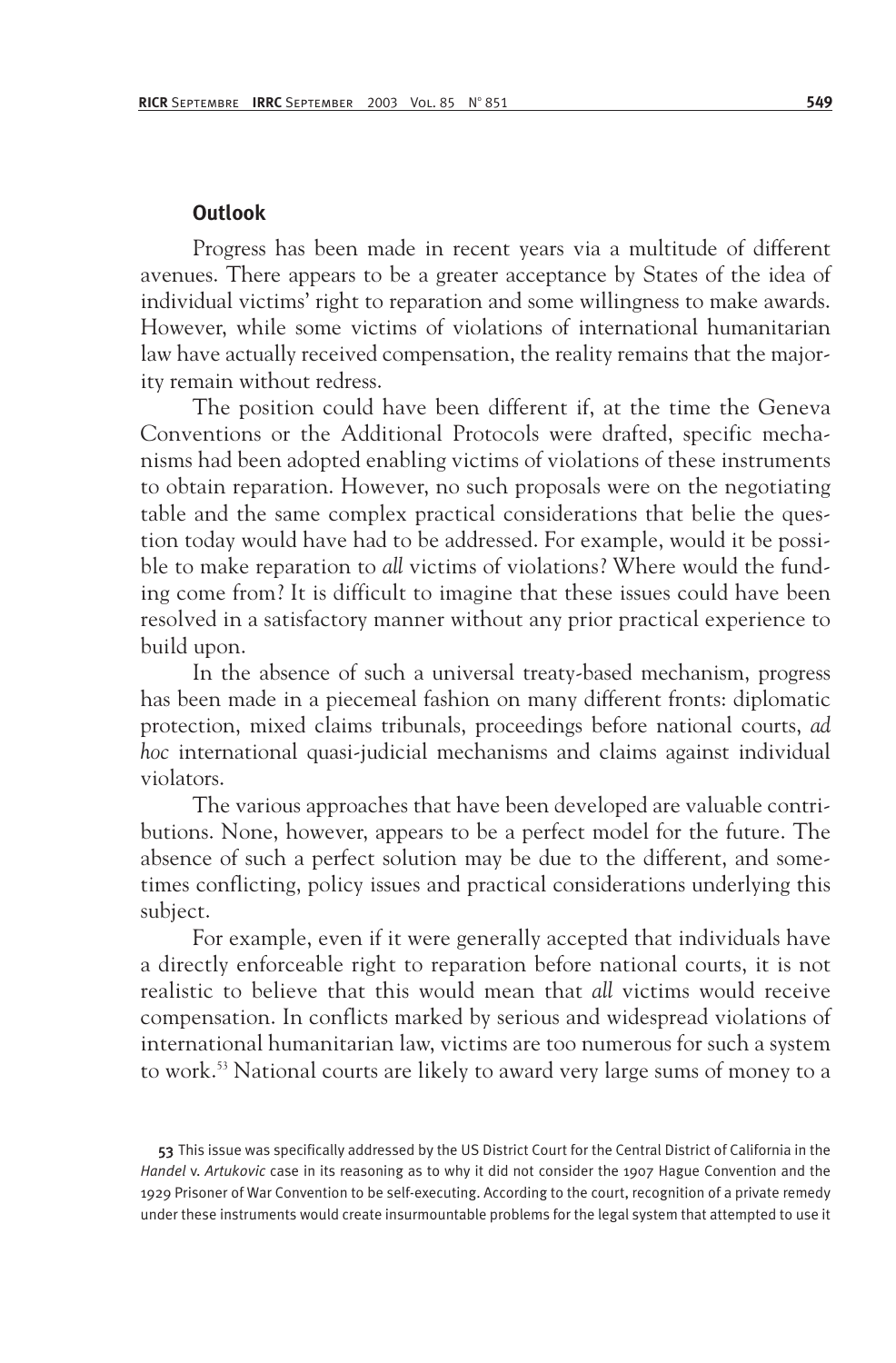very small number of victims — usually the most educated and well informed.

This problem has been addressed to some extent in the US, where a large number of the claims for compensation have been made by means of class actions. Litigation has resulted in a number of settlements that have given a wide group of victims the opportunity to obtain redress.<sup>54</sup>

With regard to international mechanisms, the UNCC has been a major experiment with an impressive record. Since its establishment in 1991 it has reviewed nearly 2.6 million claims and awarded some US\$46 billion in compensation, over US\$17.5 billion of which has been paid out to claimants. It is expected to finish reviewing claims by the end of 2004.

This being said, it is important to realize that the UNCC model will probably not be repeated. It is unlikely that there will be the necessary consensus within the Security Council to establish such a body again. Even if

as a source of rights enforceable by individual litigants in domestic courts and would pose serious problems of fairness in enforcement. It held that

"[t]he code of behaviour the Conventions set out could create perhaps hundreds of thousands or millions of lawsuits by many individuals, including prisoners of war, who may think their rights under the Hague Convention violated in the course of any large-scale war. Those lawsuits might be far beyond the capacity of any legal system to resolve at all, much less accurately and fairly …"

District Court, Central District, California, *Handel* v. *Artukovic*, Judgement of 31 January 1985, Case No. 84- 1411, *International Law Reports*, Vol. 79, 1989, p. 397.

54 In July 1999, Barclays Bank, having been sued before a US District Court along with various other banks with branches, operations or predecessors in France during the Second World War by families of Jewish customers in France who had lost their assets during the Nazi occupation, agreed to the "Barclays French Bank Settlement" which provided for the establishment of a US\$3,612,500 fund to compensate the victims. (District Court, Eastern District, New York, *Barclays French Bank Settlement case*, Settlement Agreement, 8 July 1999).

In 2000, J. P. Morgan agreed to settle compensation claims by the establishment of a settlement fund of US\$2,750,000 to compensate Jewish victims of the Holocaust whose bank accounts had been seized in France during the Second World War (District Court, Eastern District, New York, *J. P. Morgan French Bank Settlement case*, Settlement Agreement, 29 September 2000).

While the previous settlements related to unlawful and discriminatory seizures of private property during the conflict, the settlement in the *Holocaust Victims Assets case* in 2000 concerned the "dormant" bank accounts of persons who had become the victims of violations of international humanitarian law and genocide. There was no allegation that the banks had committed a violation of international humanitarian law; instead it was a question of "re-establishment" of title to the accounts. In this case a US District Court approved a class-action Settlement Agreement between Holocaust victims and Swiss banks. The Agreement set up a US\$1.25 billion fund for victims and released, subject to a few exceptions, the Swiss Confederation, the Swiss National Bank, all other Swiss banks, and "other members of Swiss industry" from any further claims. (District Court, Eastern District, New York, *Holocaust Victims Assets case*, Memorandum and Order, 26 July 2000; Final Order and Judgement approving the Settlement Agreement, 9 August 2000.)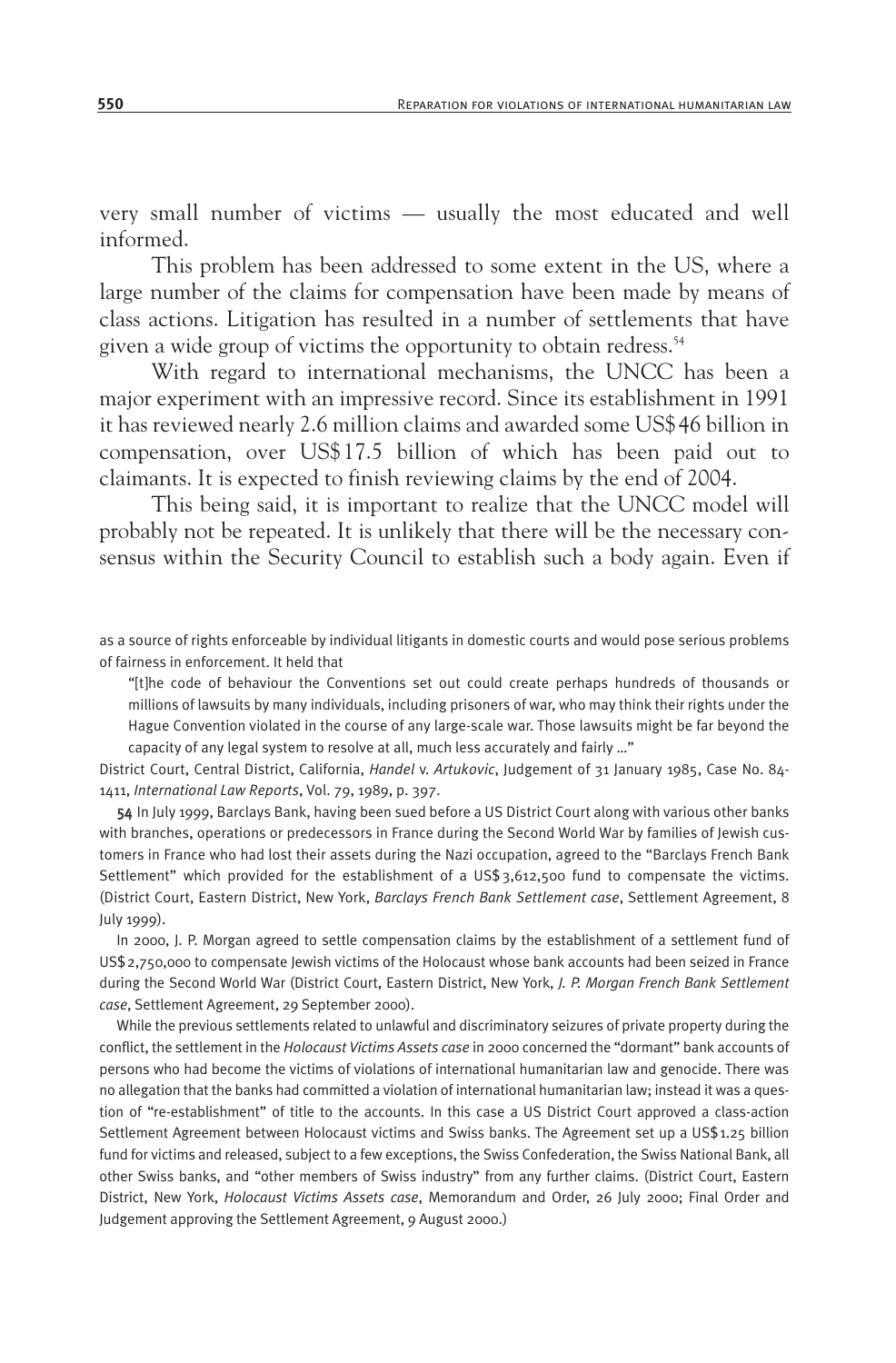this were to happen, the exceptional circumstances of the UNCC's funding (one third of the revenue of the Oil-for-Food Programme — the mechanism established by the Security Council to enable Iraq to sell some oil to purchase humanitarian goods — is used to fund the awards and the costs of running the Commission) are unlikely to recur.

The Eritrea-Ethiopia Claims Commission, for example, is funded by the two States and is thus dependent on their goodwill to continue to operate and make awards.

Continuing on the subject of reparation funding, the Trust Fund of the ICC is an innovative approach and it will be interesting to see how it will operate.

Another issue, among many others that could be highlighted, relates to who is entitled to reparation. The mere use of the terms "reparation" and "compensation" presupposes a violation of international law. While in strict legal terms an obligation to make reparation only arises once there has been a violation of the law, applying such a legalistic approach may give rise to injustices in practice. Insistence on the need for a violation would mean that a civilian whose house was targeted would be compensated, but that his neighbour, whose dwelling was destroyed as the result of permissible collateral damage, would not. This is hardly a satisfactory outcome from the point of view of the victims, who are equally in need.

Such problems may be avoided by having recourse to a wide definition of victims so as to include all persons adversely affected by a conflict, or applying a wide or different test for entitlement to compensation. This is the approach adopted by the UNCC which, by compensating for all losses arising as a direct result of Iraq's invasion and occupation of Kuwait, focuses on the initial violation of *jus ad bellum* or Article VII of the Dayton Accord, which deals with restoration of title to real property lost in the course of hostilities. The national legislation of some States also operates in this manner, and entitles persons who have suffered losses as a result of hostilities to ex gratia payments.<sup>55</sup> On the other hand, as mentioned earlier, the Eritrea-Ethiopia Claims Commission takes a different approach and requires a violation of international humanitarian law.

55 See, for example, Israel's 1961 Property Tax and Compensation Fund Law. This establishes a programme and fund for payment of real and personal property damage to persons and property in Israel arising from *inter alia* war damage, which it defines as "damage caused (...) as a result of warlike operations by the regular armies of the enemy or as a result of other hostile acts against Israel or as a result of warlike operations by the Israel Defence Forces". The system is funded by annual property taxes levied on real property owners.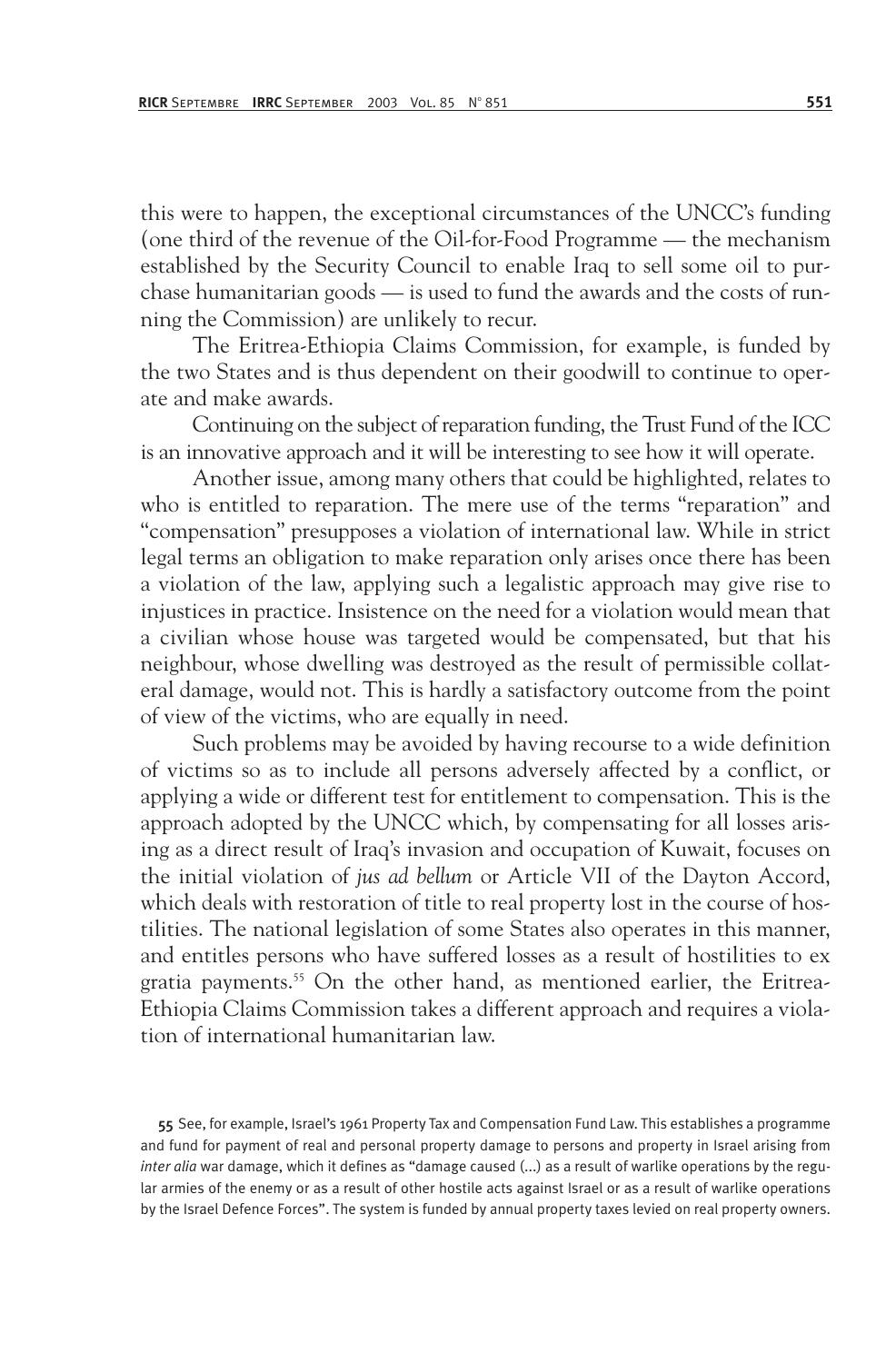Finally, while claims against individual violators are also a possibility — especially in situations of non-international armed conflict where, until now, it has not been possible to hold organized armed groups accountable — they do have significant limitations and in many cases are unlikely to be a satisfactory solution. As already pointed out, there are problems in enforcing judgments, and not all violators are likely to have the resources to pay the awards. Also, from a wider policy point of view responsibility to pay damages must go hand in hand with, if not indeed follow, investigation and prosecution of violators. Otherwise, as Professor Philip Allot pointed out at the University of Cambridge's Lauterpacht Research Centre for International Law at a seminar in 1999 on torture, torturers could merely take out professional insurance and continue to commit atrocities.

In the foreseeable future it is likely that reparation to individual victims of violations of international humanitarian law will continue to be made in an *ad hoc* manner, conflict by conflict and even possibly issue by issue — e.g. by dealing with real property claims only. Probably at the present stage this is not a bad approach provided that each new mechanism builds upon the experience of the past and reparation is made in a timely manner.